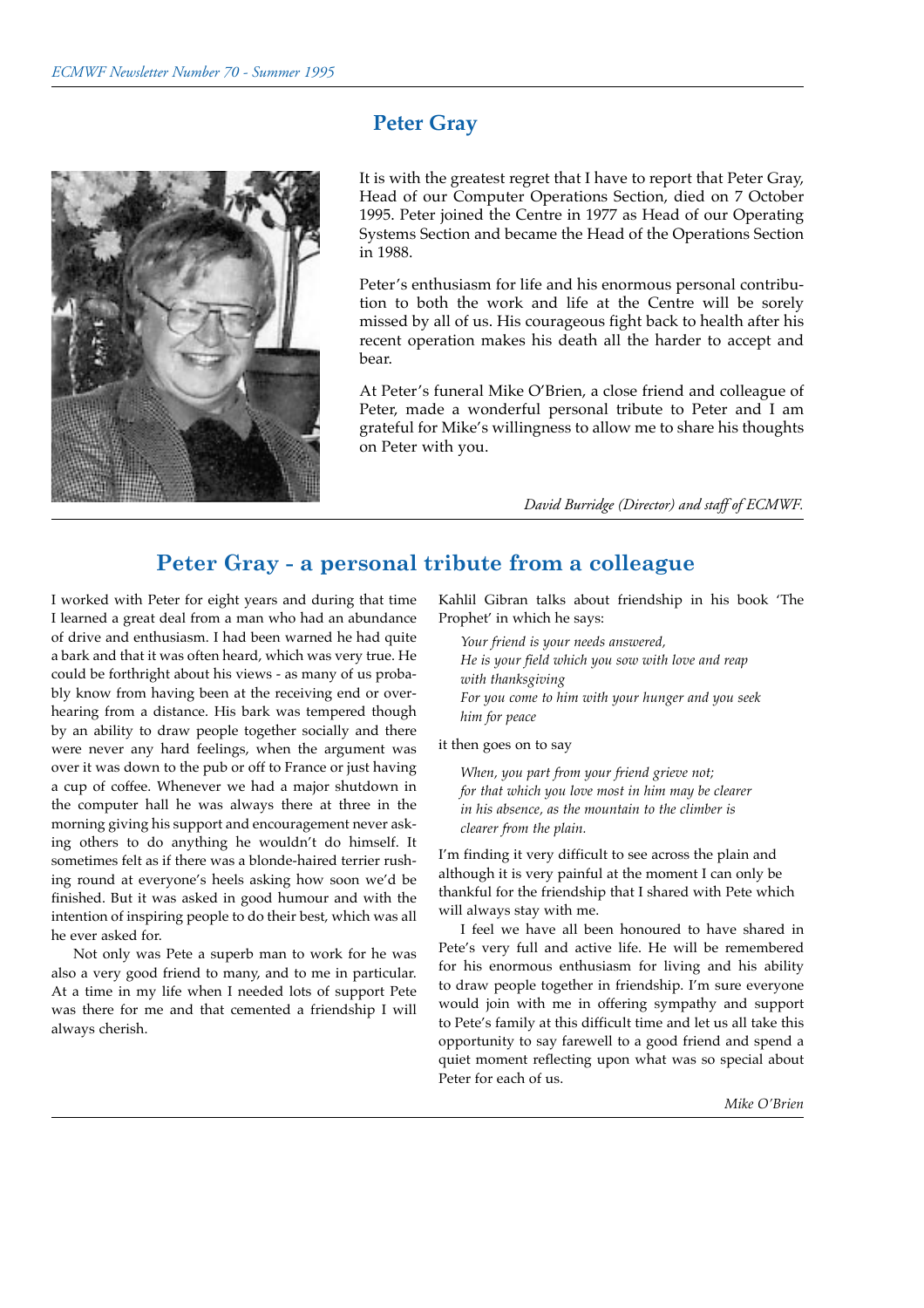| In this issue                                                                                                                        |
|--------------------------------------------------------------------------------------------------------------------------------------|
|                                                                                                                                      |
| <b>METEOROLOGICAL</b>                                                                                                                |
| Changes to the operational forecasting system                                                                                        |
| A major operational forecast model change2                                                                                           |
| The anomalous rainfall over the USA during<br>July 1993; sensitivity to land surface<br>parametrization and soil moisture anomalies9 |
| On the skill and consistency in medium-range                                                                                         |
| <b>COMPUTING</b>                                                                                                                     |
|                                                                                                                                      |
| Secure Member State access to computers                                                                                              |
| <b>GENERAL</b>                                                                                                                       |
|                                                                                                                                      |
|                                                                                                                                      |
| Index of past Newsletter articles 19                                                                                                 |
| Useful names and 'phone<br>numbers within ECMWF back inside cover                                                                    |
| This Newsletter is edited and produced by User<br>Support.                                                                           |
| The next issue will appear in Autumn 1995.                                                                                           |
| <b>European Centre for Medium-Range</b><br><b>Weather Forecasts</b>                                                                  |
| Shinfield Park, Reading, RG2 9AX, UK                                                                                                 |
| Fax: (0118) 986 9450                                                                                                                 |
|                                                                                                                                      |
|                                                                                                                                      |

# *Editorial*

On 4 April 1995, ECMWF introduced a new version of the forecast model that was the culmination of several years research and experimentation. The background to all this is the topic of the article on Page 2.

ECMWF publicises its research workthrough two series of reports, known formally as ECMWF Technical Reports and ECMWF Technical Memoranda. The titles of recently published reports have always been included in the Newsletter, however now we will also begin to publish extended summaries. The first such summary appears on pages 9-12 of this issue.

The fourth meteorological article is a review of the consistency of the ECMWF forecast (page 12).

Of the two articles about the Centre's computer systems, the first is an overview of the new data handling system that will replace, in a phased programme of changes, the existing IBM ES9000 based system. The second article covers a secure access mechanism that is being introduced for Member State users of the ECMWF computer system.

Finally, those with Internet access may like to know that ECMWF now has a world-wide web presence. The URL for our home page is:

http://www.ecmwf.int

# **Changes to the Operational Forecasting System**

### **Recent changes**

No changes which would have had a significant impact on the performance of the ECMWF analysis and forecast system have been introduced during the last three months.

#### **Planned changes**

A 3-d variational analysis system will be implemented.

*Bernard Strauss*

### *Cover*

*Configuration for Phase 1 of the new data handling system (see page 15).*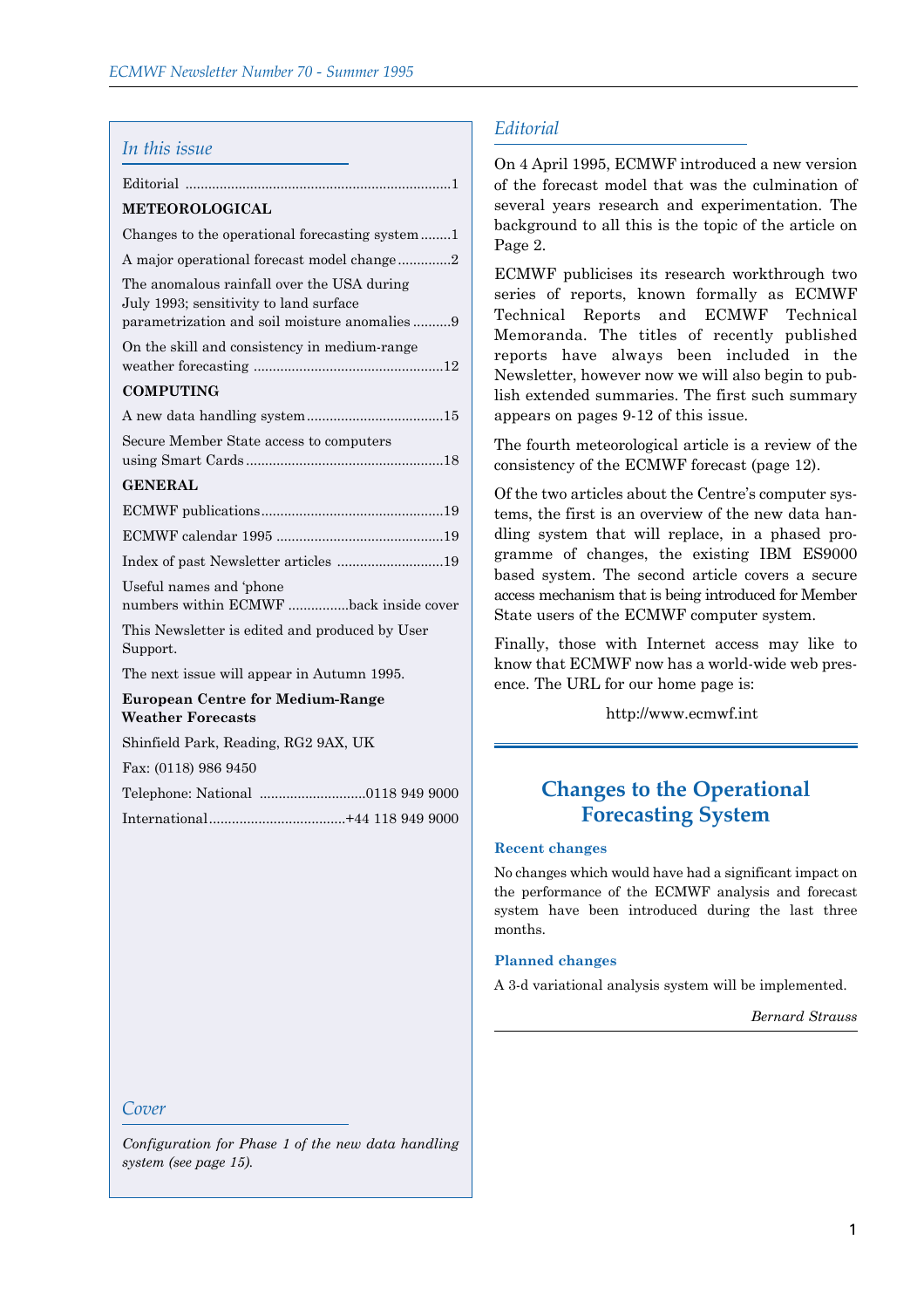# **A major operational forecast model change**

On 4 April 1995, a substantial and wide-ranging set of IFS modifications was introduced operationally (IFS-CY13R4). This set of model changes was the culmination of several years of development and testing of new parametrization schemes and refinements of the semi-Lagrangian model. This article briefly reviews the substance and rationale for these various changes, and summarizes typical impacts on synoptic/weather parameters. For reference the meteorologically relevant model changes are listed at the end.

It is convenient to discuss those changes involving the numerical formulation separately from the physical parametrization ones, even though there are, of course, fundamental interdependencies. The various components were developed and tested separately and then combined and run in parallel mode before implementation. For conciseness, results from this final combined testing will mostly be used as illustrations.

#### **Numerical formulation**

#### **a) Problems in the T213 model**

In September 1991, ECMWF began the operational use of a high resolution model with a spectral triangular truncation at 213 wavenumbers and 31 levels in the vertical. This model used a semi-Lagrangian treatment of the advection in which a three-dimensional interpolation was needed to the departure point of each semi-Lagrangian trajectory (scheme SLI). However, a significant increase in the RMS error became apparent, and this was related to an excess of the eddy kinetic energy developing during the 10-day forecast. This could also be seen as an increase in the day-to-day forecast inconsistency. After much study, the semi-Lagrangian treatment was changed in August 1992 to a non-interpolating-inthe-vertical (SLNI) version in which part of the vertical advection is treated in an Eulerian rather than semi-Lagrangian way. This scheme (together with later radiation changes) significantly improved the energetics and levels of consistency.

Nevertheless, the SNLI scheme was not free from problems, the most obvious one being the occurrence of noisy vertical structures when an Eulerian treatment of advection is applied with irregularly spaced model layers.

One hypothesis to explain the improved eddy energy characteristics in the SLNI version compared to the SLI version was that the vertical structures which appear in the former and not in the latter could make the vertical diffusion work much harder, so producing a decrease of the eddy kinetic energy. However, a series of experiments run without vertical diffusion in the free atmosphere, both with the SLNI and with the SLI schemes, indicated that the effect of the vertical diffusion is not very different for the two semi-Lagrangian versions.

Another possibility was that the increase in eddy kinetic energy is produced by over/under-shooting in the dynamical fields either from the spectral truncation of the fields (Gibbs phenomena) or the high order interpolation used in the semi-Lagrangian scheme. The SLNI scheme, which uses only bi-dimensional interpolations, should have less of a problem than the SLI which uses three-dimensional interpolations. Furthermore, the first order only accuracy in space of the Eulerian treatment of the vertical advection in the SLNI scheme could act as a damping mechanism for eddy kinetic energy, therefore compensating somewhat the excess produced by the horizontal interpolations. To test the relevance of the Gibbs phenomena, a series of experiments was run with a Gaussian grid in which the number of degrees of freedom is much closer to the number of degrees of freedom used in spectral space than in the standard Gaussian grid. In the semi-Lagrangian treatment of the advection there is no explicit calculation of quadratic advection terms and the problem of aliassing is not apparent for these terms. Using this 'linear' Gaussian grid, the Gibbs phenomena are greatly reduced but the increase in eddy kinetic energy remained.

If the excess eddy energy was produced by the over/under-shooting in the cubic semi-Lagrangian interpolations, then a shape-preserving or other form of monotonic interpolation should cure the problem. The quasi-monotone scheme proposed by *Bermejo* (1992) (with some improvements) was chosen as it is computationally inexpensive. With this technique, the SLI algorithm produced an evolution of the eddy kinetic energy during the forecast very similar to the one obtained by the SLNI procedure.

Another problem, independent of the advection scheme, was noise in the vertical velocity field at the lowest levels of the model in the vicinity of even quite small orographic features. Present in almost all forecasts, independently of the synoptic situation, it was particularly marked over the sea near Taiwan or in a circular pattern around Hawaii. An attempt was made to reduce this noise by increasing the horizontal diffusion in the model but this actually increased it.

Various tests were carried out which demonstrated that the problem of low-level noise in vertical velocity near orographic features was not due to some form of aliassing.

However, inspection of the spectra of vorticity and divergence at the lowest model level of a T213 forecast after 24 hours of integration shows that the shape of the high wave-number part of both fields is clearly different, Fig 1. The one for divergence is 'raised' relative to that of vorticity. Lowering' the high wavenumber tail of the spectral representation of the orography through the application of a high (8th) order diffusion operator resulted in a close matching of the tails of the spectra of vorticity and divergence. The corresponding low-level vertical velocity fields exhibited none of the noise seen previously.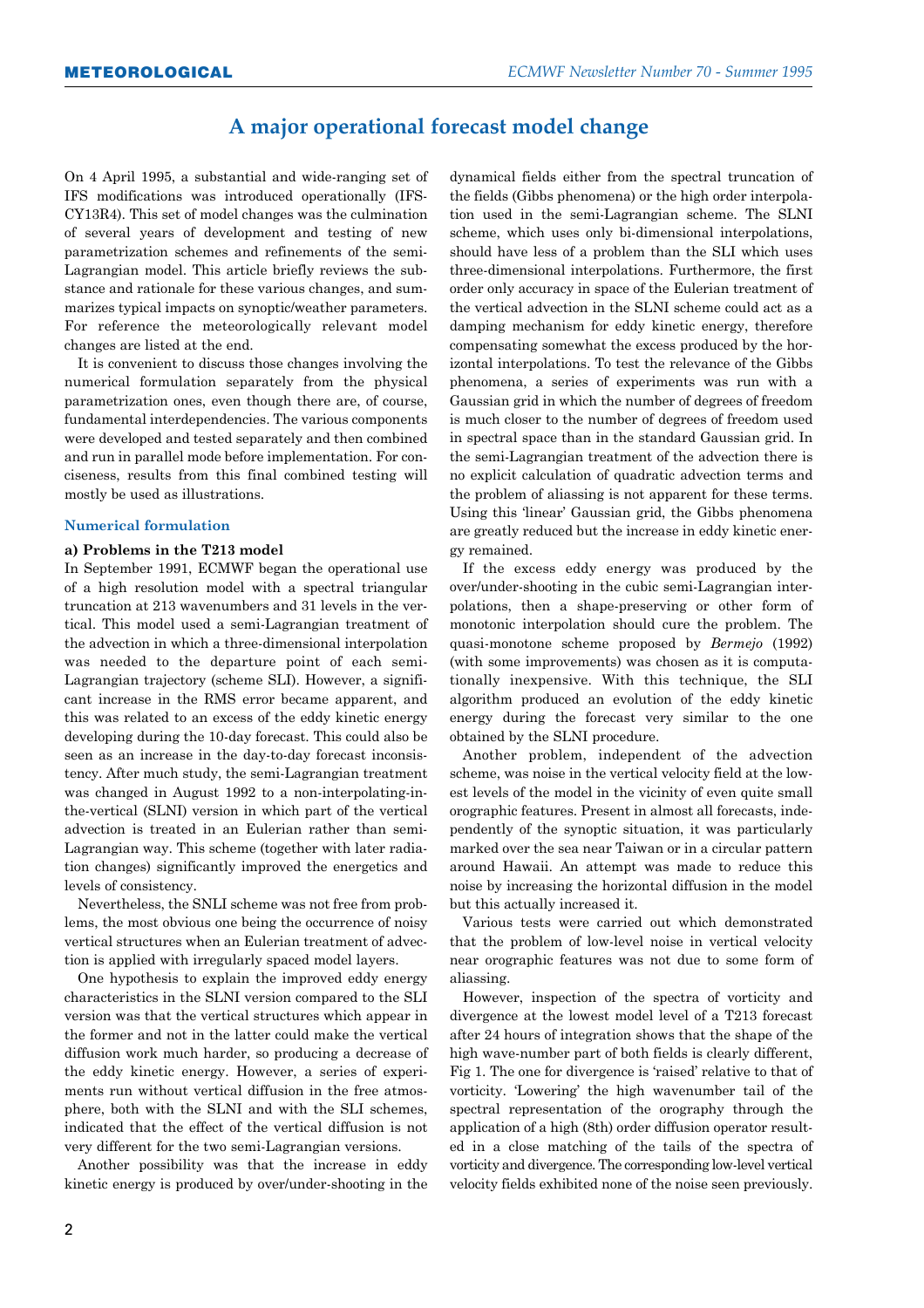



More details of the above experimentation can be found in *Hortal* (1994).

#### **b) Changes**

As a result of the above diagnostics, it was proposed switching back to the SLI version of the model in operations but using quasi-monotone interpolations. However, when applied to the vertical interpolation of the temperature field, this produced a 'smoothing' of the tropopause leading to a large warm bias. Similarly, the application of the quasi-monotone procedure in the vertical interpolation of the wind fields led to large errors at the position of the stratospheric maximum of the tropical zonal wind (QBO). Since the largest contribution to the improved eddy kinetic energy statistics came from the quasi-monotone procedure in the horizontal, a fully interpolating semi-Lagrangian scheme, using the quasi-monotone procedure in the horizontal part of the interpolations only was chosen.

A further change is that the humidity field is no longer transformed to spectral space, therefore avoiding the introduction of Gibbs phenomena. The advection is handled by the semi-Lagrangian procedure with quasi-monotone cubic interpolation in three dimensions. This ensures that no unphysical negative value of the humidity arises, and the need to correct for negative humidities can only occur from the integration of the moist parametrizations.

Finally, an advective treatment of the Coriolis term in the momentum equation, first proposed by Rochas at Météo-France, has been introduced. In this treatment, the term is  $2\overline{\Omega} \wedge \overline{v}_h$  is expressed as  $\frac{d}{dt} (2\overline{\Omega} \wedge \overline{r})$  and

added to the total time derivative of the horizontal wind.

#### **The new prognostic cloud scheme**

An important change in cycle 13R4 is the introduction of the new prognostic cloud scheme. The scheme was developed by *Tiedtke* (1993) and is based on two prognostic equations for cloud liquid water/ice and cloud fraction, respectively. Subsequent modifications and testing are summarised in *Jakob* (1994). The scheme is process-oriented, i.e. source and sink terms are linked to processes known to produce or dissipate clouds. The comprehensive nature of these component processes is summarised in Fig. 2 and discussed in the following paragraphs.

The generation processes include condensation due to large-scale ascent, cumulus convection, boundary layer turbulence and radiative cooling. Cloud dissipation is accounted for through evaporation due to large-scale descent, cumulus-induced subsidence, radiative heating and turbulence at both cloud tops and sides, as well as through precipitation processes. The schemes thus give strong linkages between the physical and dynamical processes in the model.

The link to cumulus convection is achieved by considering convective clouds as being produced by the detrainment of updraught condensates into the environmental air. This description of convective clouds is an important part of the cloud scheme, and, by representing stratiform clouds produced by convection, forms a substantial extension of the cumulus convection parametrization as well. It leads to a much more realistic description of the different types of convective clouds such as precipitating and non-precipitating cumuli, cumulonimbus clouds, anvils and cirrus debris from convective processes.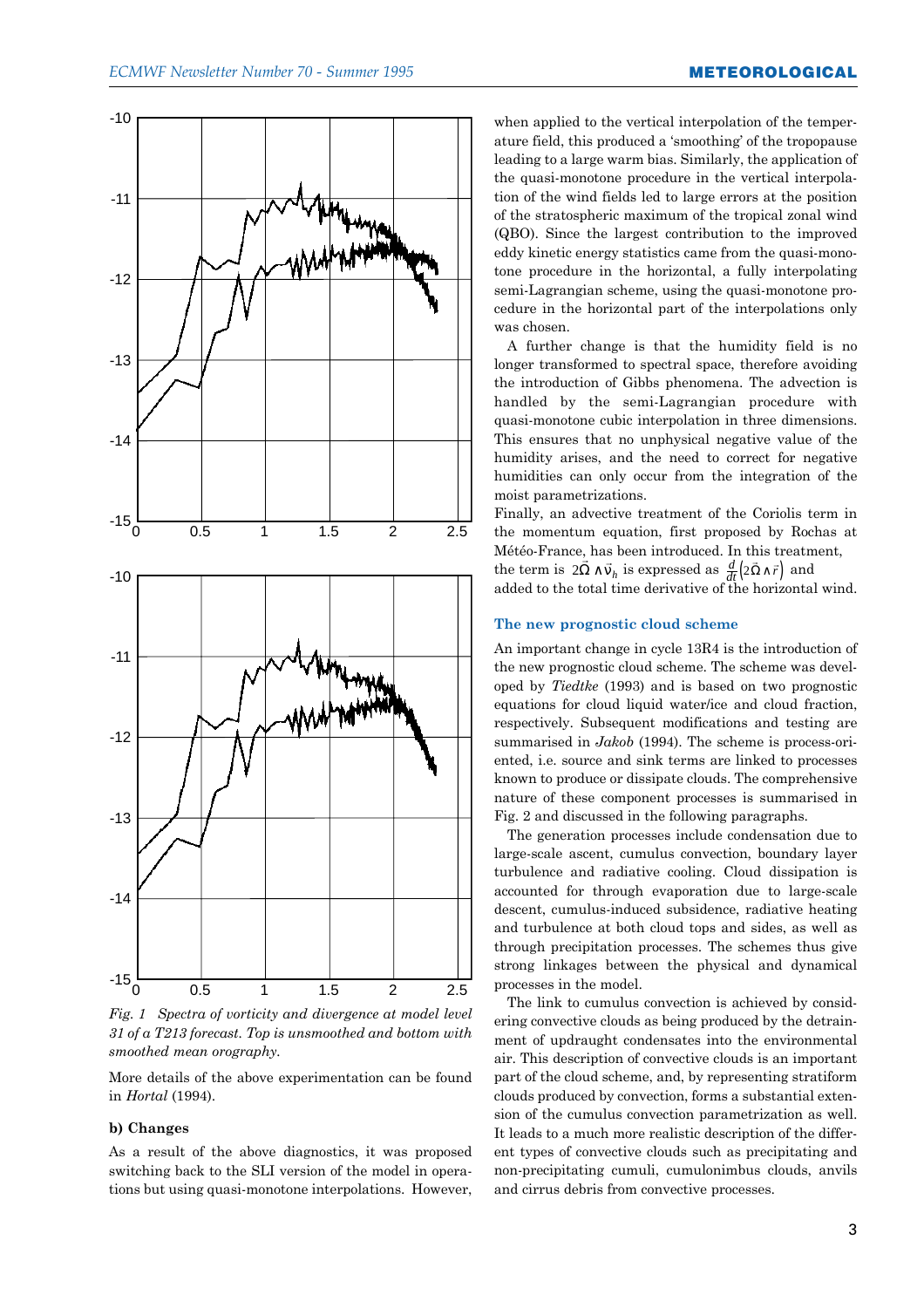

*Fig. 2 A summary of the processes incorporated in the prognostic cloud scheme.*

Stratocumulus clouds are also specifically included in the scheme. They are represented through the linkage of the scheme to the boundary layer moisture flux produced by the vertical diffusion scheme. Cloud top entrainment processes are taken into account as a function of buoyancy in the mixed layer.

The formation of stratiform clouds is determined by the rate at which the saturation specific humidity decreases due to upward vertical motion and radiative cooling.

Evaporation processes are accounted for in several ways. A main contribution to evaporation is determined by the rate of increase of saturation specific humidity caused by large-scale and cumulus-induced subsidence and radiative heating. Turbulent processes lead to evaporation at the cloud sides proportional to the saturation deficit in the grid-box. Turbulent evaporation at cloud tops (entrainment) is represented through a dependency on the radiative cooling rate.

Precipitation processes use simplified microphysical formulations; these relate the generation of precipitation to the local cloud water/ice content and also take into account the main precipitation enhancement processes such as the Bergeron-Findeisen mechanism, collision and coalescence.

The scheme described above is unique in treating the main cloud-related processes in a consistent way by forecasting both cloud fraction and cloud water/ice content with prognostic equations. The strong coupling of the cloud to the other parametrized processes provides a potentially powerful diagnostic capability for further refinement of the overall model physics.

#### **The representation of orographic effects**

The ECMWF model has used an 'envelope' orography since 1983 whereby the grid square mean height is enhanced by an amount proportional to the standard deviation of the sub-grid scale heights. This has provided positive impact on the forecast dynamics at the expense of significant loss of low-level data availability due to the mismatch between model and actual station altitudes. Additional problems associated with the use of an envelope orography have been identified; these include a contribution to warm continental biases in forecast temperatures, overprediction of convective precipitation and the spurious broadening and intensification of heavy rain events associated with orographic forcing. Consequently these problems have been met by reverting to a smoothed mean orography (see earlier) together with a new subgrid scale orography parametrization scheme to combine, and improve on, the benefits of both orographies.

#### **a) Sub-grid scale orography scheme**

The new scheme is designed to represent nonlinear low-level mountain drag together with the already familiar ëgravity wave dragí due to the propagation and dissipation of orographically-excited waves. An important and novel part of the scheme is that it explicitly represents the blocking of low-level flow and the associated form drag due to flow separation caused by sub-grid scale orography that is assumed to intersect the model levels. The depth over which this drag is parametrized is determined by the height of the sub-grid orography and an inverse Froude number characterising the flow at any given location and time. Flow above this 'blocked' layer goes over the orography and can generate gravity waves. Extensive use of PYREX data has been made to examine these ideas, to adjust the parameters of the scheme and to verify T106 and T213 forecasts of drag and momentum profiles above the Pyrenees.

Orography data is provided in the form of four gridpoint fields describing the height, orientation, anisotropy and slope of the sub-grid scale orography together with the grid scale mean heights. The combination of *mean* orography and this new scheme has been shown to be equal or superior to that of envelope orography plus the old gravity wave drag scheme while no longer suffering any disadvantages of envelope orography.

Since the new scheme influences the flow well above the mean orographic height, it is possible to derive an 'effective' orography increment generated by the scheme which can be interpreted as additional to the mean resolved orography. An example, computed as a ten-day forecast mean, is shown in Fig. 3 together with the basic mean orography. Complete details of the scheme, its development and testing can be found in *Lott and Miller* (1995) and *Baines and Palmer* (1990).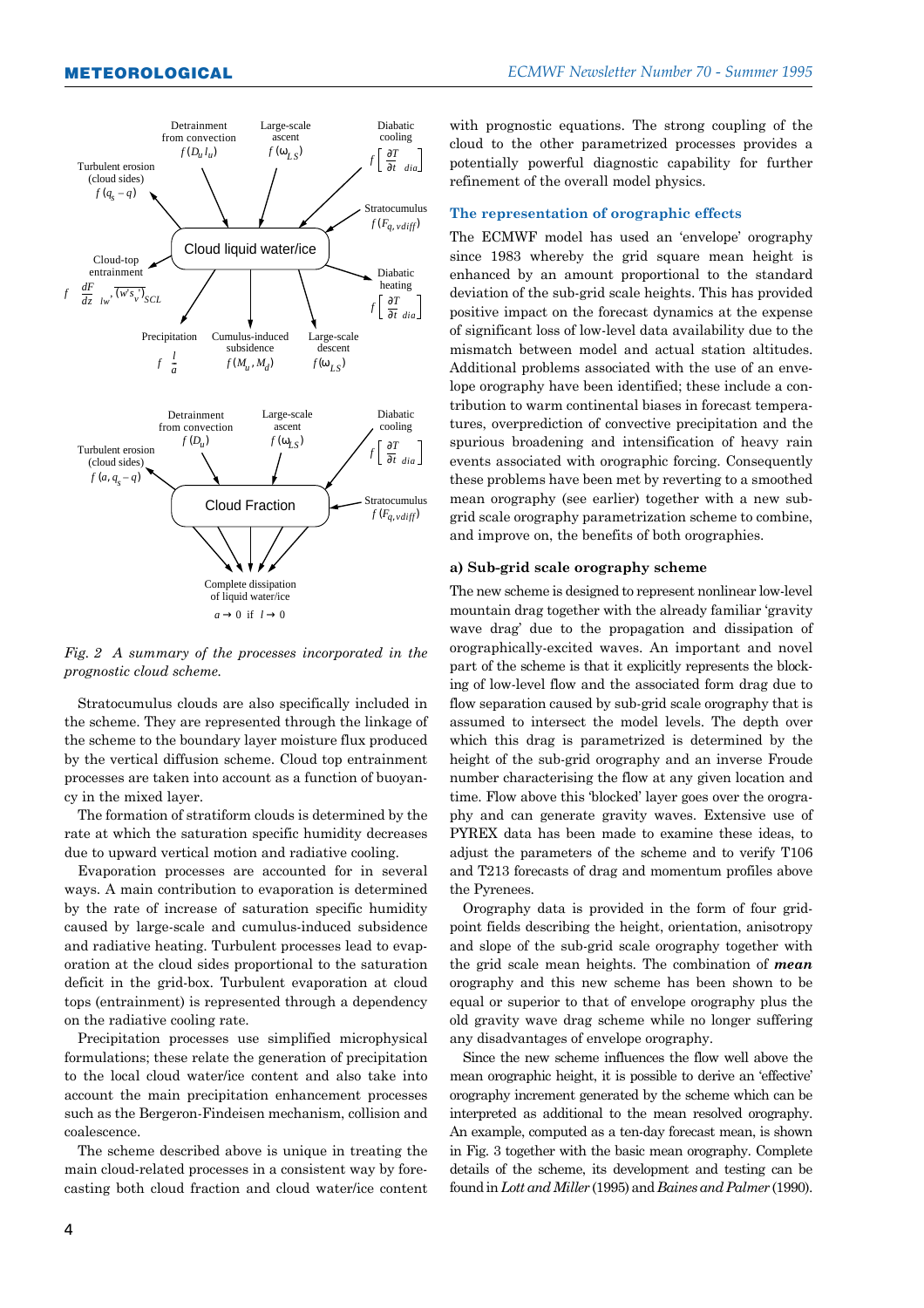

*Fig. 3 The smoothed mean orography for the T213 model (top), and (bottom) the ëeffectiveí T213 orography increment implied by the new subgridscale orography scheme. (Computed as a ten-day forecast mean, initial date 15/1/95.)*

Prior to operational testing, two periods of approximately three weeks each (initial dates 1/6/94 and 6/12/94) were run with the full IFS. A selection of results follows which is chosen to illustrate the benefits of the new cycle in a variety of ways. Fig. 4 shows objective scores for the two E-suites referred to above, and it is encouraging to note improvements in skill for all areas. For the June period the comparison is made against the modified operations that included the soil moisture analysis described in the ECMWF newsletter (No. 69).

The new cycle has major impacts directly on the forecast cloud distribution and amount, and indirectly on near-surface parameters such as two-metre temperature. Although these are predominantly from the cloud changes, the other changes also contribute quite significantly.

Fig. 5 compares the total cloud cover for the mean of the twenty five-day forecasts made with the model operational in June 1994 (with the diagnostic cloud scheme) with the total cloud cover for the new cycle. Immediately apparent is the increased cloudiness particularly in the midlatitude storm tracks. There is also more cloud over the subtropical oceans (excessively so) and less over the subtropical desert areas. Although there is some improvement in the marine stratocumulus areas, these do not extend close to the coasts.

The impact of the new cycle on the cloud cover and two-metre temperature forecasts for Europe is shown in Fig. 6 which compares several forecast ranges against SYNOP observations.

Previous negative cloud biases of more than one okta before April 1995 have been reduced by about 50%, while the large daytime warm biases discussed in the previous newsletter have been substantially alleviated.

As an example of the impact of the reduced numerical 'noise' discussed earlier, Fig. 7 compares the 48-72 hr forecast precipitation fields (reflecting the Summary of results smoother vertical velocities).

> Operational experience since April 1995 has supported the above examples and the impacts both on skill scores and weather parameters have been generally good. This experience has also confirmed the improvements in precipitation distribution and amount particularly in the vicinity of mountain regions.

> Such a major model change will inevitably exhibit new problems as well as solving or alleviating pre-existing ones. However, the current model should provide an effective foundation for further development and refinement in the next few years.

> > *Martin Miller, Mariano Hortal, Christian Jakob*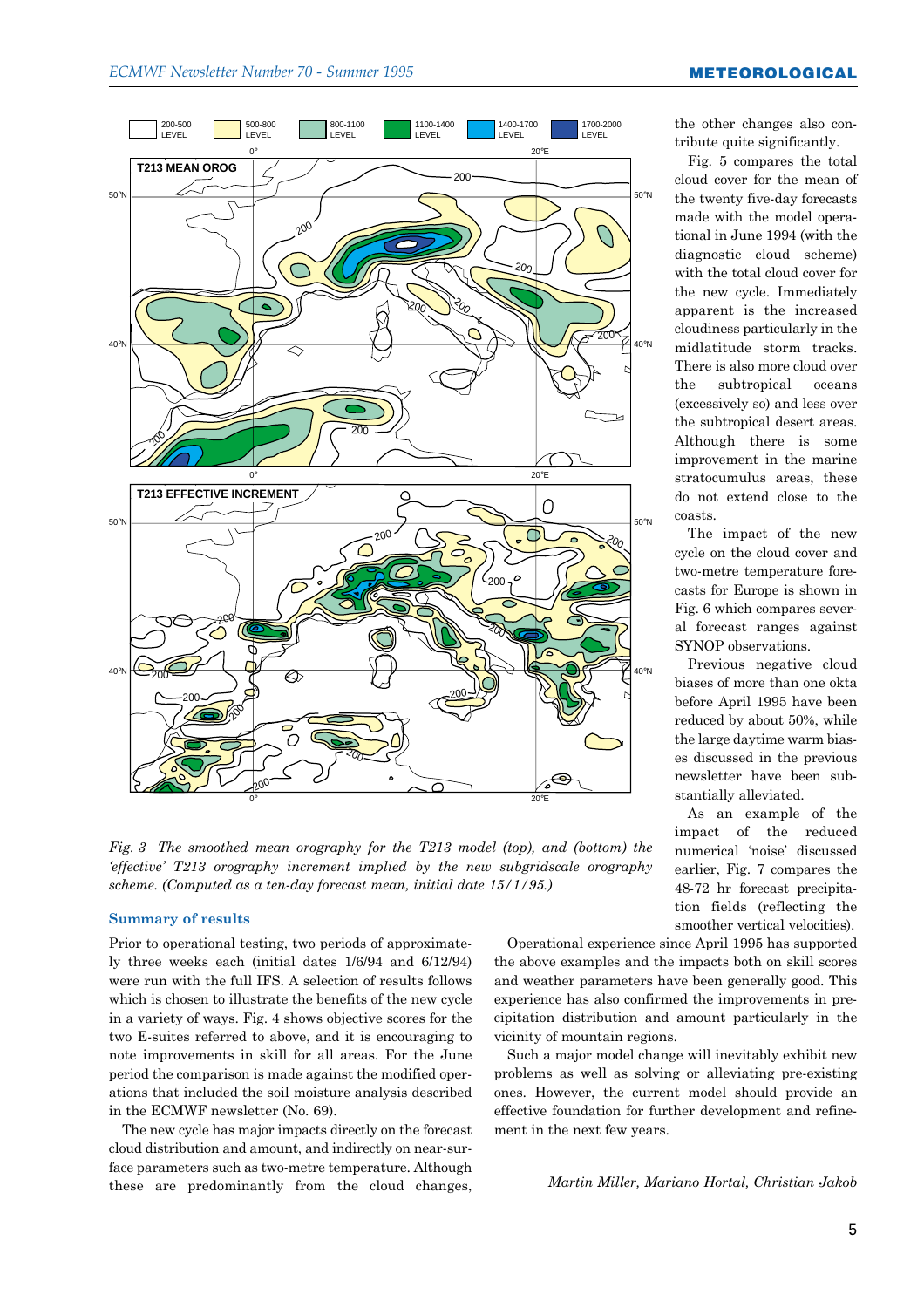

*Fig. 4 a) 500 mb height anomaly correlations for the December E-suite (21 forecasts). b) As a) for the June E-suite (20 forecasts). c) Tropical wind RMS scores. LHS from June, RHS from December.*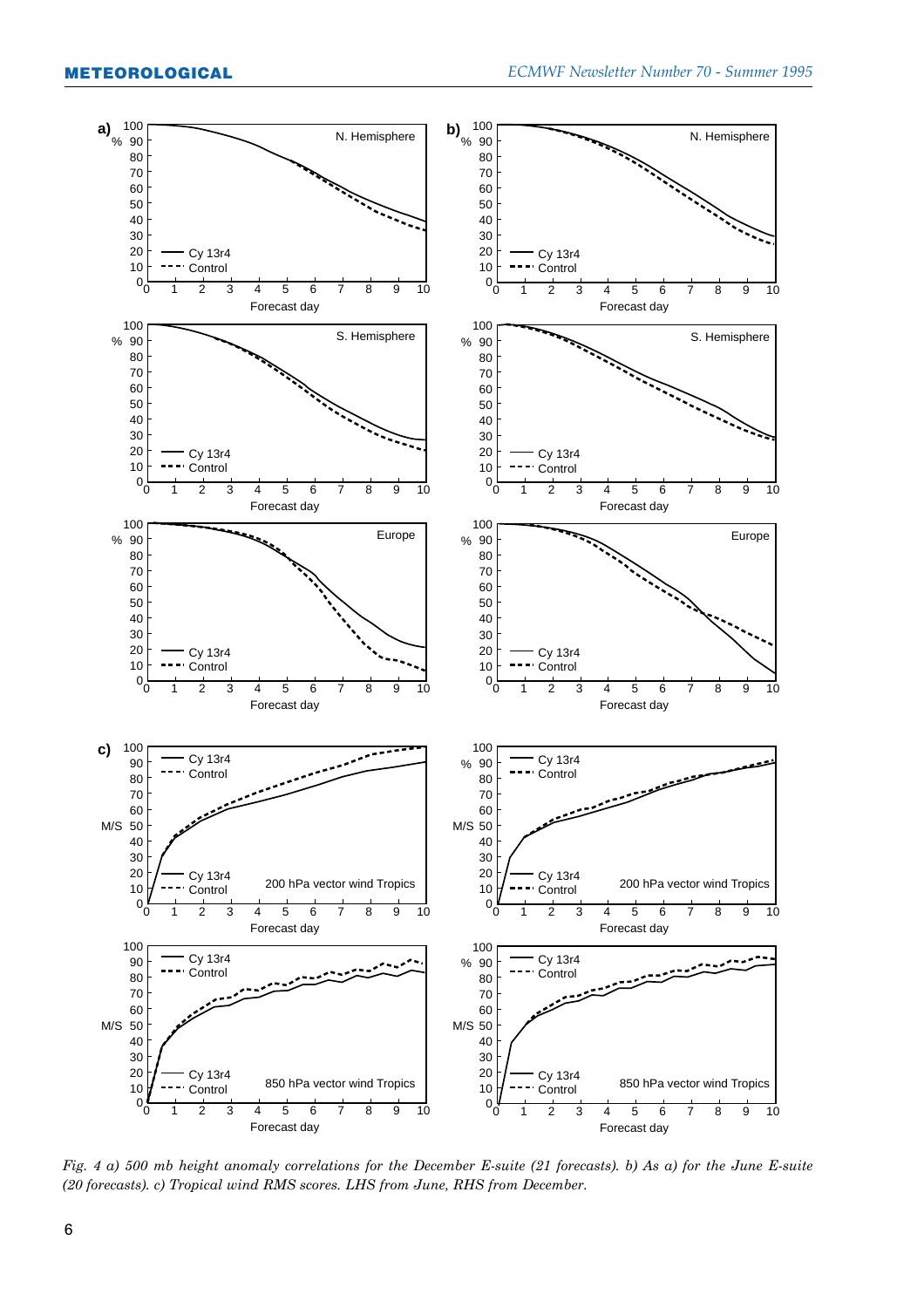





*Fig. 6 A weekly time series of the biases of forecast cloud cover and two-metre temperature as calculated against European SYNOP reports.*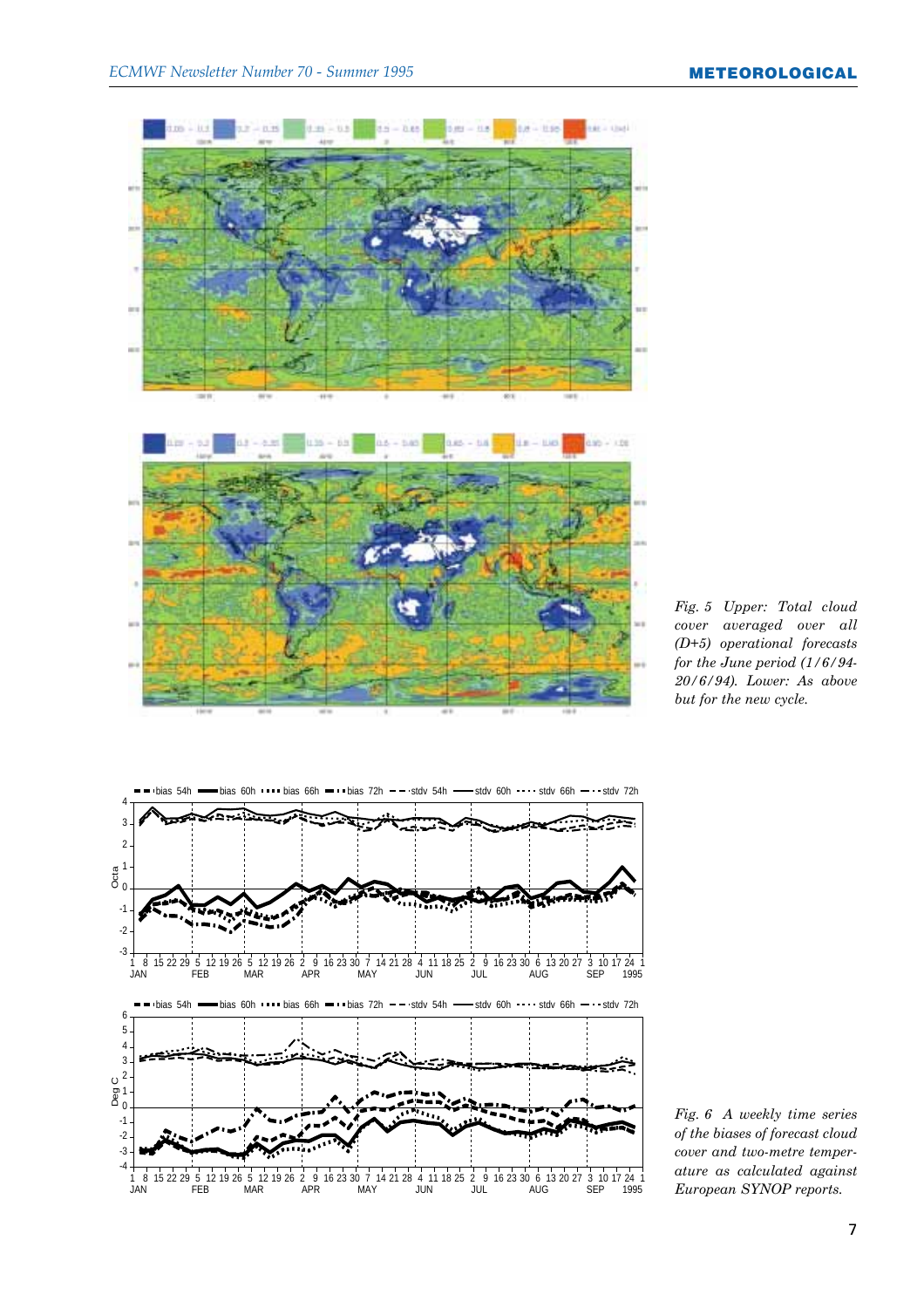

*Fig. 7 Forecast model 24 hr precipitation fields for the 48-72 hr forecast. Upper: Operations - initial date 5/11/94. Lower: New cycle.*

#### **Annex**

Meteorologically relevant model changes:

- $\blacklozenge$  prognostic cloud scheme
- smoothed mean orography
- $\bullet$  new sub-grid scale orography parametrization
- $\blacklozenge$  zenith-angle dependent ocean surface albedo
- $\bullet$  fully interpolating semi-Lagrangian scheme
- $\blacklozenge$  averaging of the RHS of all equations along the trajectories using linear interpolation at the departure points for these terms
- advective form of the Coriolis terms
- $\bullet$  quasi-monotone cubic interpolation in the horizontal for the (t-*D*t) terms of all the equations and likewise in the vertical for moisture (q)
- $\bullet$  use of (RT) rather than T as spectral variable
- $\bullet$  grid-point specific humidity
- $\bullet$  modified reduced Gaussian grid

#### **References**

- 1 Baines, P G and T N Palmer, 1990: Rationale for a new physically-based parametrization of sub-grid scale orographic effects. *ECMWF Tech Memo 169.*
- 2 Bermejo, R and A Staniforth, 1992: The conversion of semi-Lagrangian advection schemes to quasi-monotone schemes. *Mon Wea Rev,* **120**, 2622-2632.
- 3 Hortal, M, 1994: Recent studies of semi-Lagrangian advection at *ECMWF. ECMWF Tech Memo 204.*
- 4 Jakob, C, 1994: The impact of the new cloud scheme on ECMWFís integrated forecasting system (IFS), Proceedings of ECMWF/GEWEX workshop on modelling, validation and assimilation of clouds, *ECMWF,* November 1994.
- 5 Lott, F and M Miller, 1995: A new sub-grid scale orographic drag parametrization: its formulation and testing. Submitted to *QJRMS.*
- 6 Tiedtke, M, 1993: Representation of clouds in large-scale models. *Mon Wea Rev,* **121,** 3040-3061.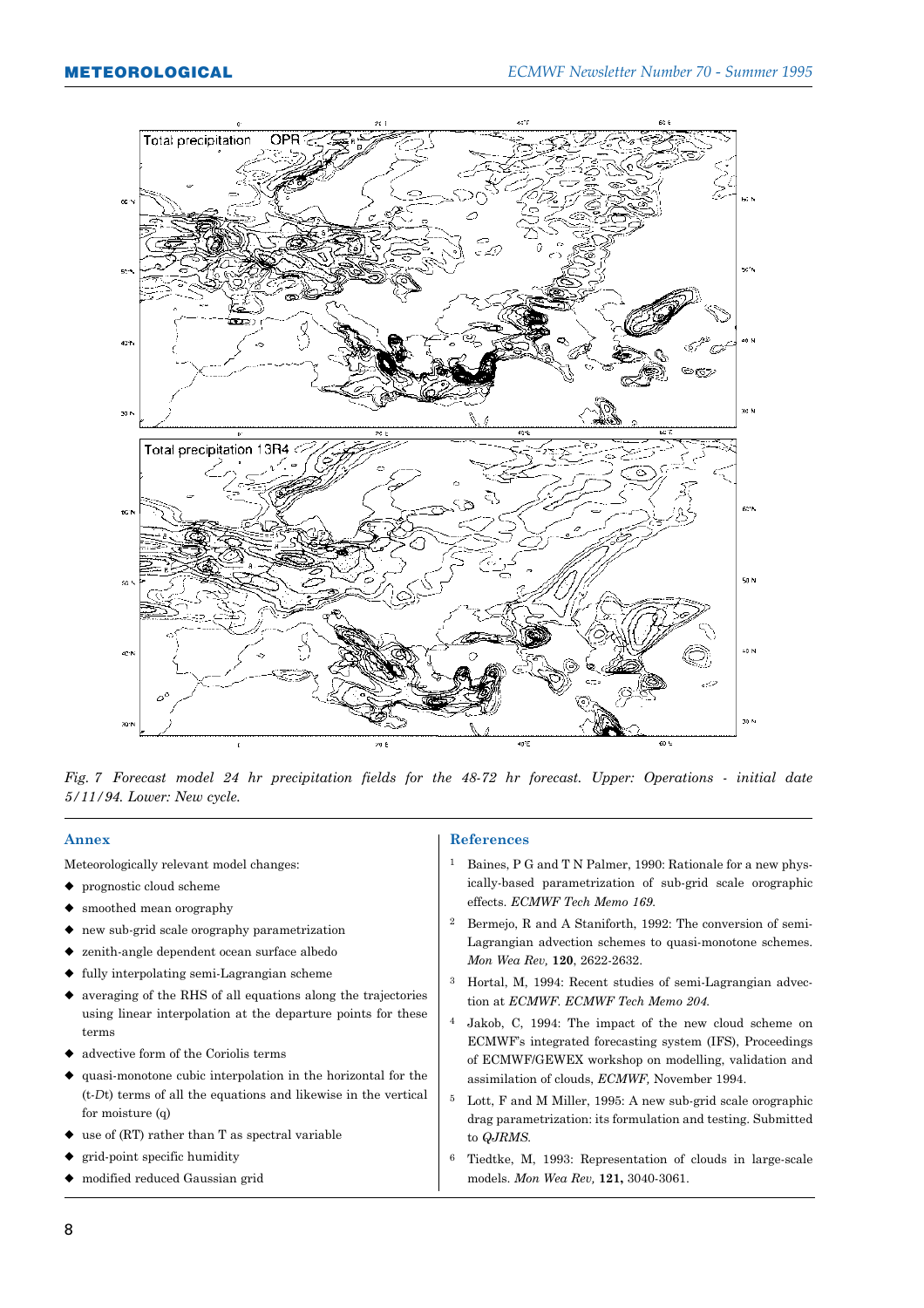# **Summary of ECMWF Technical Memorandum No. 214 The anomalous rainfall over the USA during July 1993: sensitivity to land surface parametrization and soil moisture anomalies**

### A C M Beljaars, P Viterbo, M J Miller, A K Betts

July 1993 showed anomalously high precipitation over the central USA with exceptional flooding of the Mississippi (*Kunkel et al*, 1994). During this month, a new model version (cycle 48, hereafter called CY48) of the ECMWF model with the land surface scheme described by *Viterbo and Beljaars* (1995), ran in parallel with the operational forecast system (model cycle 47; hereafter called CY47). Such parallel runs are used for final testing of system changes prior to operational implementation. The parallel run included data assimilation and 10 day forecasts with the new model version at operational resolution (T213L31). Figure 1 shows a comparison of the CY47 model and CY48 24 hour precipitation forecasts for day three. It is evident that CY48 produces more realistic precipitation fields.

Although the two model versions have a number of differences, it is believed that the revised land surface scheme is the main contributor to the improved precipitation forecasts. The new scheme does not specify a climatological deep boundary condition for soil moisture and therefore has a much better potential for handling soil moisture anomalies. To illustrate this aspect, sensitivity experiments were also carried out with the new CY48 at T106L31 resolution. An ensemble of three 30 day integrations were initialized with soil moisture at field capacity and compared with a similar ensemble initialized at 25% of soil moisture availability. The 'wet' integrations produce much more precipitation than the ëdryí integrations, showing that evaporation influences precipitation considerably. These results suggest that there is persistence in the behaviour of precipitation and so there may be seasonal predictability potential related to the depletion time scale of the soil moisture reservoir (*Rowntree and Bolton*, 1983; *Mintz*, 1984).

The treatment of land surface processes in large scale atmospheric models has always been a difficult problem, because of the complicated interactions between atmosphere, vegetation and soil, and the lack of data for different climatological regimes. Current physically based land surface schemes may model atmosphere surface interaction with Monin Obukhov similarity, treat bare soil evaporation as controlled by soil moisture in a shallow top soil layer, treat evaporation from vegetation with a stomatal resistance controlled by soil moisture in the root zone, they may represent potential evaporation from snow and/or an interception reservoir, and they may also represent some sort of soil hydrology (e.g. *Dickinson et al*, 1986; *Sellers et al*, 1986; *Noilhan and Planton*, 1989; *Abramopoulos et al*, 1988; *Blondin*, 1991; *Viterbo and Beljaars*, 1995). These models can vary widely in their implementation depending on the details of the model and the level of complication that is adopted (e.g. vertical resolution in the soil, number of geographically dependent terrain parameters etc.). Although most schemes have been validated and calibrated with the help of field data, the differences between individual models can still be large, as is becoming increasingly clear from the Project for Intercomparison of Land-surface Parametrization Schemes (PILPS; *Henderson-Sellers et al*, 1993). The behaviour of land surface schemes on the seasonal time scales is less well documented and less well tested than their behaviour on the diurnal time scale.

The impact of land surface processes in General Circulation Models (GCMís) has been studied by *Rowntree and Bolton* (1983), *Dickinson and Henderson-Sellers* (1988), *Nobre et al* (1991), *Lean and Rowntree* (1993), *Atlas et al* (1993) and *Milly and Dunne* (1994) (and reviewed recently by *Garratt*, 1993). *Mintz* (1984) concluded that a coupling exists between evaporation and precipitation in the sense that precipitation increases over land when evaporation increases. This implies a positive feedback from the recirculation of precipitation through the soil moisture reservoir, which may lead to prolonged persistence of anomalous wet or dry spells. Such a persistence was indeed found by *Oglesby* (1991) from model simulations, and suggested in a data study by *Namias* (1958), in which significant lagged correlations were found in the 700 hPa field over the Midwest of the USA between spring and summer, and from a correlation of spring precipitation anomalies and summer temperature anomalies.

Although the precipitation response to evaporation is marked, it is not very clear how this response works in detail. *Rowntree and Bolton* (1983) present the general notion that evaporation increases the moisture content of the troposphere and brings the air closer to saturation and therefore facilitates precipitation. However, given a certain incoming net radiation, soil moisture mainly affects the partitioning of sensible and latent heat flux at the surface. Consequently the equivalent potential temperature  $(\theta_{e},$ determining the condition for convective precipitation) in the boundary layer is not affected by the Bowen ratio at the surface. *Betts et al* (1994) and *Betts and Ball* (1995) demonstrate with observational data and a simple boundary layer model that reduced evaporation, and therefore increased heating at the surface, increases entrainment at the top of the boundary layer and thus increases entrainment of low  $θ<sub>e</sub>$  air from above the boundary layer. This leads to lower  $θ<sub>e</sub>$ in the boundary layer, a more stable troposphere and might therefore lead to less convective precipitation.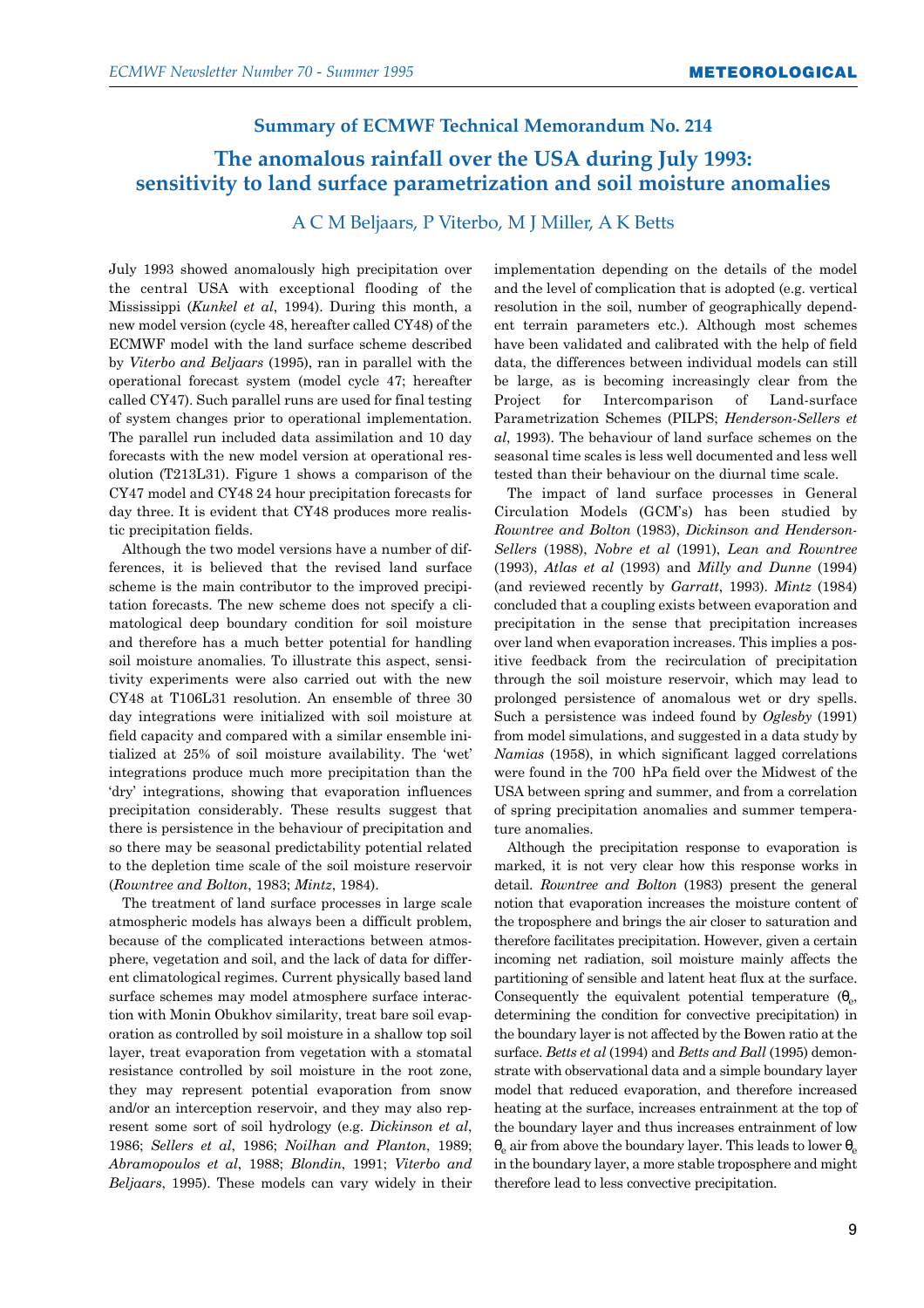

*Fig. 1 Mean forecast precipitation of all 48 to 72 hour forecasts verifying between 9 and 25 July, with CY47 (A) and with CY48 (B). The contours are at 1, 2, 4, 8 .... mm/day. The printed numbers are station observations in mm/day.*

Summer precipitation over the Mississippi basin is closely linked to a persistent flow pattern, sometimes referred to as the USA summer monsoon. Moisture is transported from the Gulf of Mexico in a northward boundary layer flow over Mexico, Texas, and Oklahoma, curving gradually eastward over the plains (*Rasmusson*, 1967, 1968, 1971). Severe storms triggered by upper air disturbances coming from the West, create much of the summer precipitation.

*Benjamin and Carlson* (1986) and *Lanicci et al* (1987) discuss the role of differential advection, with a warm/dry southwesterly flow from the Mexican plateau overlying a moist southerly flow from the Gulf of Mexico, giving a capping inversion which allows the build up of large conditional instability. As a consequence, when the soil is more moist over the Mexican Plateau the heating is smaller, the stabilizing inversion is weaker, and convective precipitation is not inhibited.

In *Beljaars et al* (1995) results were presented for July 1993 for the two forecast systems that were running in parallel at ECMWF. The operational system (CY47) has a land surface scheme that is heavily constrained by the deep soil climatological boundary condition for soil moisture and temperature. The new system (CY48) produces its own soil moisture by integrating the soil variables with input from the atmospheric model (e.g. precipitation and evaporation) in the short range. In this way it has the potential to simulate soil moisture anomalies. The new system also has a different formulation for the mixed layer in which a dry entrainment formulation is used. The preoperational parallel run of CY47 and CY48 showed that the anomalous precipitation over the centre of the USA was captured much more realistically in the 72 hour time range with the new model version. The area with large precipitation differences has only small differences in evaporation, indicating that the local moisture supply is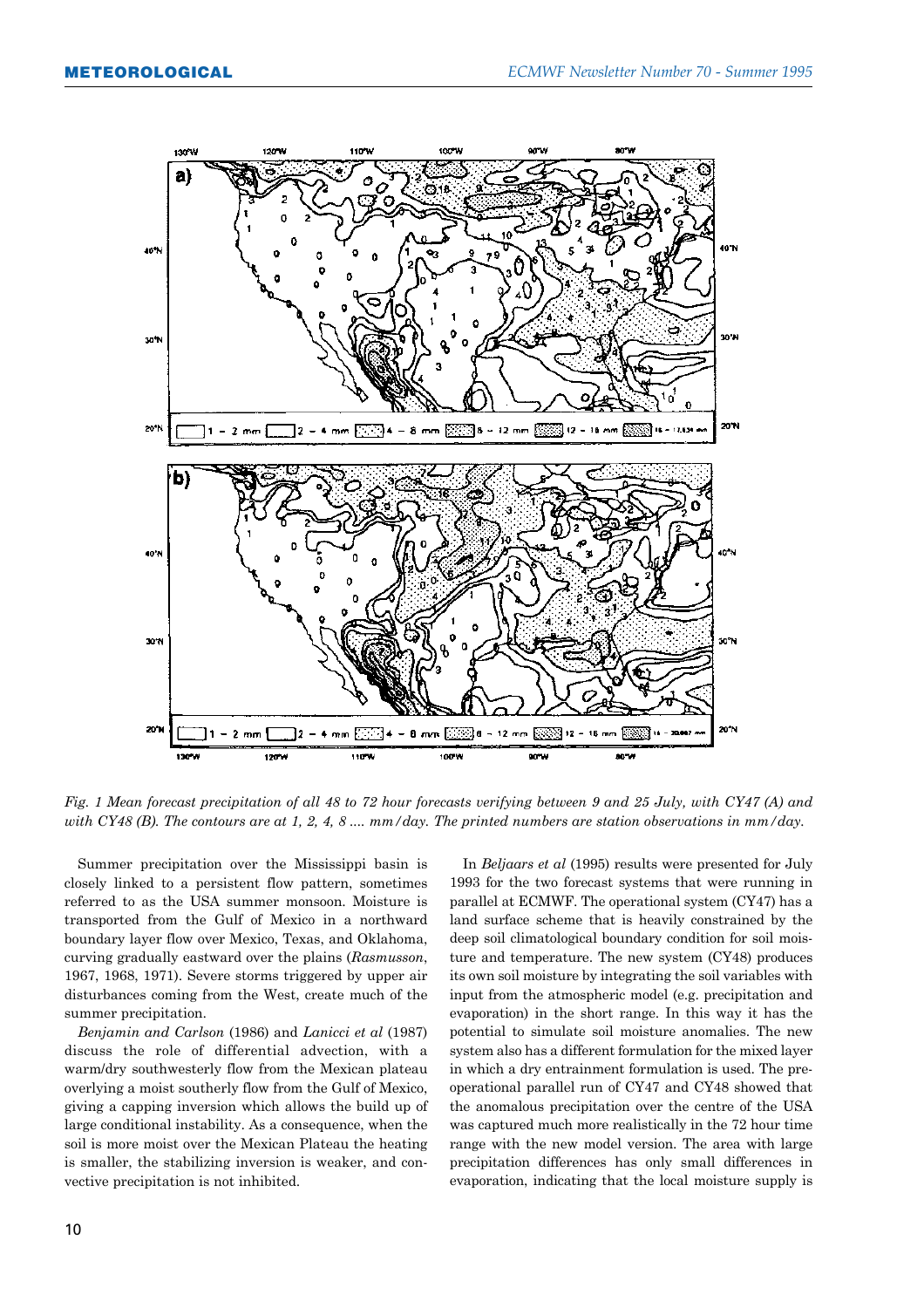not the controlling factor. Inspection of the thermodynamic profiles indicates unrealistically strong inversions with CY47, capping the boundary layer moisture, and inhibiting the development of convective precipitation. It is deduced that these unrealistic inversion structures develop as the result of excessive heating upstream of the area of interest. The new model version produces less heating because more moisture is available for evaporation. In this way evaporation affects precipitation in the downstream area, similar to the mechanism proposed by *Benjamin and Carlson* (1986) and *Lanicci et al* (1987). Also *Rowntree and Bolton* (1983) observe downstream propagation of moisture anomalies in their simulations for the European area.

The second part by Beljaars et al (1995) shows the result of two ensembles of 30 day integrations for July 1993 using the model CY48. The purpose of these experiments is to study the ability of the model to maintain soil moisture. Soil moisture in the first ensemble is initialized at field capacity, whereas the second ensemble is initialized at 25% availability. The wet integrations show much more realistic precipitation for

#### **References**

- 1 Abramopoulos, F, C Rosenzweig and B Choudhury, 1988: Improved ground hydrology calculations for global models (GCM's): soil water movement and evapotranspiration. *J Climate,* **1,** 921-941.
- 2 Atlas, R, N Wolfson and J Terry, 1993: The effect of SST and soil moisture anomalies on GLA model simulations of the 1988 US summer drought. *J Climate,* **6**, 2034-2048.
- 3 Beljaars, A C M, P Viterbo, M J Miller and A K Betts, 1995: The anomolous rainfall over the USA during July 1993: Sensitivity to land surface parametrization and soil moisture anomalies. *ECMWF Technical Memorandum No. 214*.
- 4 Benjamin, S G and T N Carlson, 1986: Some effects of surface heating and topography on the regional severe storm environment. Part I: Three-dimensional simulations. *Mon Wea Rev,* **114,** 307-329.
- 5 Betts, A K and J H Ball, 1995: The FIFE surface diurnal cycle climate. *J Geophys Res,* in press.
- 6 Betts, A K, J H Ball, A C M Beljaars, M J Miller and P Viterbo, 1994: Coupling between land-surface boundarylayer parametrizations and rainfall on local and regional scales: Lessons from the wet summer of 1993. Fifth Conference on global change studies, Amer Meteor Soc, 74th Ann Meeting, Nashville, Tenn, 174-181.
- 7 Blondin, C 1991: Parametrization of land-surface processes in numerical weather prediction. Land surface evaporation - Measurement and parametrization, T J Schmugge and J-C Andre, Eds, Springer-Verlag, 31-54.
- 8 Bouttier, F, J-F Mahfouf and J Noilhan, 1993: Sequential assimilation of soil moisture from atmospheric low-level parameters, Part II: Implementation in a mesoscale model. *J Appl Meteor,* **32,** 1352-1364.
- 9 Dickinson, R E, A Henderson-Sellers, P J Kennedy and M F Wilson, 1986: Biosphere atmosphere transfer scheme (BATS)

the month of July, but now the evaporation is also quite different. On these longer time scales precipitation and evaporation are more closely in balance locally, and it is more difficult to separate cause and effect. However, the mechanism as diagnosed in the first part of the paper, namely that the difference in precipitation in the central USA is linked to a difference in thermodynamic structure associated with evaporation differences upstream is equally valid in these longer timescales.

Irrespective of the detailed mechanism responsible (which is hard to determine in 30-day ensemble means), these sensitivity experiments indicate a pronounced feedback between land surface hydrology and precipitation on large space and long time scales, associated with the memory of the land surface boundary condition. There is clear indication of predictive skill in the monthly timescale resulting from the long time constant of the soil moisture reservoir. This result underlines the importance of the observation and analysis of soil moisture (e.g. *Bouttier et al*, 1993).

for the NCAR community climate model. *NCAR Tech Note, NCAR/TN-275+STR,* 69 pp.

- 10 Dickinson, R E and A Henderson-Sellers, 1988: Modelling tropical deforestation: A study of GCM land-surface parametrizations. *Quart J Roy Meteor Soc,* **114,** 439-462.
- 11 Garratt, J R, 1993: Sensitivity of climate simulations to landsurface an atmospheric boundary-layer treatments - A review. *J Climate,* **6,** 419-449.
- 12 Henderson-Sellers, A, Z-L Yang and R E Dickinson, 1993: The project for intercomparison of land-surface parametrization schemes. *Bull Amer Meteor Soc,* **74,** 1335-1349.
- 13 Kunkel, K E, S A Changnon and J R Angel, 1994: Climate aspects of the Mississippi river basin flood. *Bull Amer Meteor Soc,* **75,** 811-822.
- 14 Lanicci, J M, T N Carlson and T T Warner, 1987: Sensitivity of the great plains severe-storm environment to soil-moisture distribution. *Mon Wea Rev,* **115,** 2660-2673.
- 15 Lean, J and P R Rowntree, 1993: A GCM simulation of the impact of Amazonian deforestation on climate using an improved canopy representation. *Quart J Roy Meteor Soc,* **119,** 509-530.
- 16 Milly, P C D and K A Dunne, 1994: Sensitivity of the global water cycle to the water-holding capacity of land. *J Climate,* **7,** 506-526.
- 17 Mintz, Y, 1984: The sensitivity of numerically simulated climates to land-surface boundary conditions. *The global climate,* J Houghton, Ed, CUP, 79-105.
- 18 Namias, J, 1958: Persistence of mid-tropospheric circulations between adjacent months and seasons. The atmosphere and sea in motion (Rossby memorial volume), *B Bolin, Ed, Rockfeller Institute Press,* 240-248.
- 19 Nobre, C A, P J Sellers and J Shukla, 1991: Amazonian deforestation and regional climate change. *J Climate,* **4,** 957-988.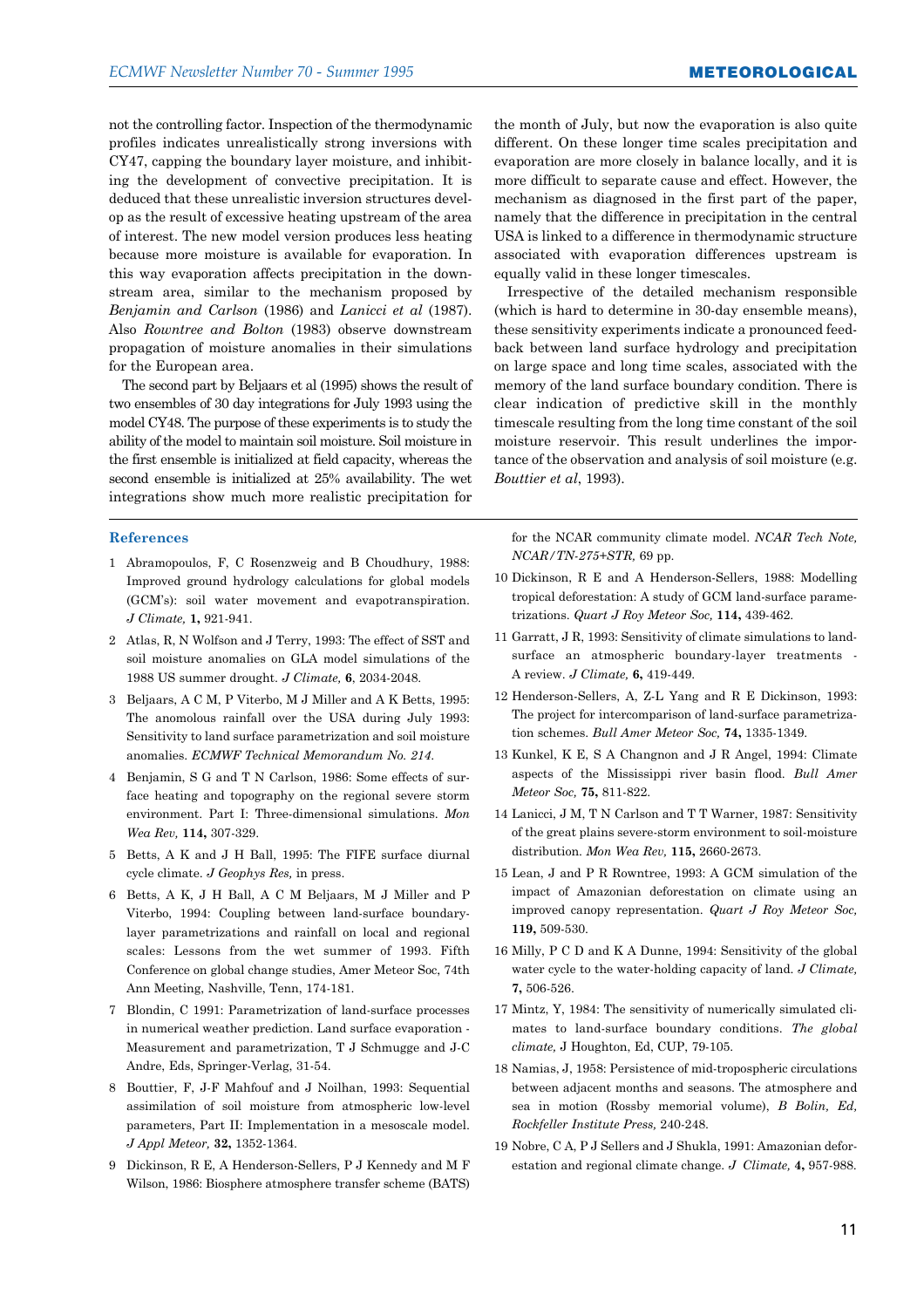- 20 Noilhan, J and S Planton, 1989: A simple parametrization of land surface processes for meteorological models. *Mon Wea Rev,* **117,** 536-549.
- 21 Oglesby, R J, 1991: Springtime soil moisture variability, and North American drought as simulated by the NCAR Community Climate Model I. *J Climate,* **4,** 890-897.
- 22 Rasmusson, E M, 1967: Atmospheric water vapour transport and the water balance of North America, Part I: Characteristics of water vapour field. *Mon Wea Rev,* **95,** 403-426.
- 23 Rasmusson, E M, 1968: Atmospheric water vapour transport and the water balance of North America: II Large-scale water balance investigations. *Mon Wea Rev,* **96,** 720-734.
- 24 Rasmusson, E M, 1971: A study of the hydrology of Eastern North America using atmospheric vapour flux data. *Mon Wea Rev,* **99,** 119-135.
- 25 Rowntree, P R and J A Bolton, 1983: Simulation of the atmospheric response to soil moisture anomalies over Europe. *Quart J Roy Meteor Soc,* **109,** 501-526.
- 26 Sellers, P, Y Mintz, Y C Sud and A Dalcher, 1986: A simple biosphere model (SiB) for use with general circulation models. *J Atmos Sci,* **43,** 505-531.
- 27 Viterbo, P and A C M Beljaars, 1995: A new land surface parametrization scheme in the ECMWF model and its validation. Submitted to J Climate.

# **On the skill and consistency in medium range weather forecasting**

#### **Introduction**

The interpretation of NWP verification statistics has over the years caused some debate. Improvements in the analysis and forecast systems have not always been reflected in the standard verification scores. While both the Root Mean Square Error (RMSE) and the Anomaly Correlation Coefficient (ACC) for the ECMWF model have improved significantly in the short and early medium range over the last ten years, it has not been the case for forecast ranges beyond day 5 (Fig. 1). The forecast skill also varies from day to day, which is reflected in occasional large changes between successive forecasts, commonly referred to as 'forecast inconsistency' (Fig. 2). Among users of the ECMWF forecasts there is a feeling that improvements in the forecast system should not only lead to reduced forecast errors, but also to improved consistency.

It has become imperative for ECMWF to understand what mechanisms affect the level of RMSE and 'forecast consistencyí. This is important because forecasters tend to put more confidence in consistent forecasts than inconsistent ones. It is also important because the absence of any significant reduction of the RMSE level and the slightly increased inconsistency which have been seen over the last few years might be taken as an argument that the level of predictability had been reached.

#### **Improvements of the model**

Weather forecast models can be skilful in two ways. The obvious one, generally most appreciated, is their ability to predict the atmospheric features with the right intensity at the right time and in the right place. Most of the work in NWP over the years has focused on getting this better and much progress has been made. But less familiar but equally important is to get the model atmosphere to behave in a realistic way at all forecast ranges. Since the start of NWP development in the 1950ís until a few years ago, a constant deficiency of the models, hampering further improvements has been a systematic decrease in the level of eddy kinetic energy in the models for longer forecast ranges. This was seen not only in the statistics of the energetics of the model, but also in the underestimation of developments in the synoptic features on the traditional forecast charts.

A realistic and stable model climate, which creates realistic atmospheric features of all scales, even if they are not predictable *per se*, is necessary to maintain forecast skill. For example, skilful forecast of extensive blockings are often preceded by small-scale intense cyclogeneses. These cannot be forecasted if the fields are too smooth due to low resolution or excessive diffusion.

Already during the first years of ECMWF operational forecasting the short range forecasts of strong blockings and intense storms were fairly good. Up to day 4 they might have been wrong in time and place, but the model was at least able to create such extreme features. Beyond day 4 this was not the case. Instead of blockings the models tended at best to develop smooth ridges; instead of intense lows they created shallow cyclonic pressure systems. This decrease of eddy kinetic energy was due to several factors, most importantly a coarse grid resolution and lack of orographic interaction.

There was, however, one deceptively positive element during this period: *the RMSE scores appeared quite good*. Since intense cyclogeneses and strong blockings are difficult to forecast exactly at the right time and place beyond day 4, any forecast system that avoided or dampened these altogether also escaped the heavy RMSE 'penalties' which followed every time these features were wrongly forecasted. These deficient forecast models thus resulted in unjustified low RMSE levels.

Much of the rationale for higher resolution models during the 1980s was to improve the physical and dynamical realism of the model so that forecasts would be as realistic at day ten as at day one. During the last ten years the ECMWF forecast system has indeed improved both in the definition of the initial state as well as in its general physical and dynamical realism, in particular the elimination of the systematic decrease of eddy kinetic energy. Whilst improvements in the former have contributed to a decrease of the RMSE level,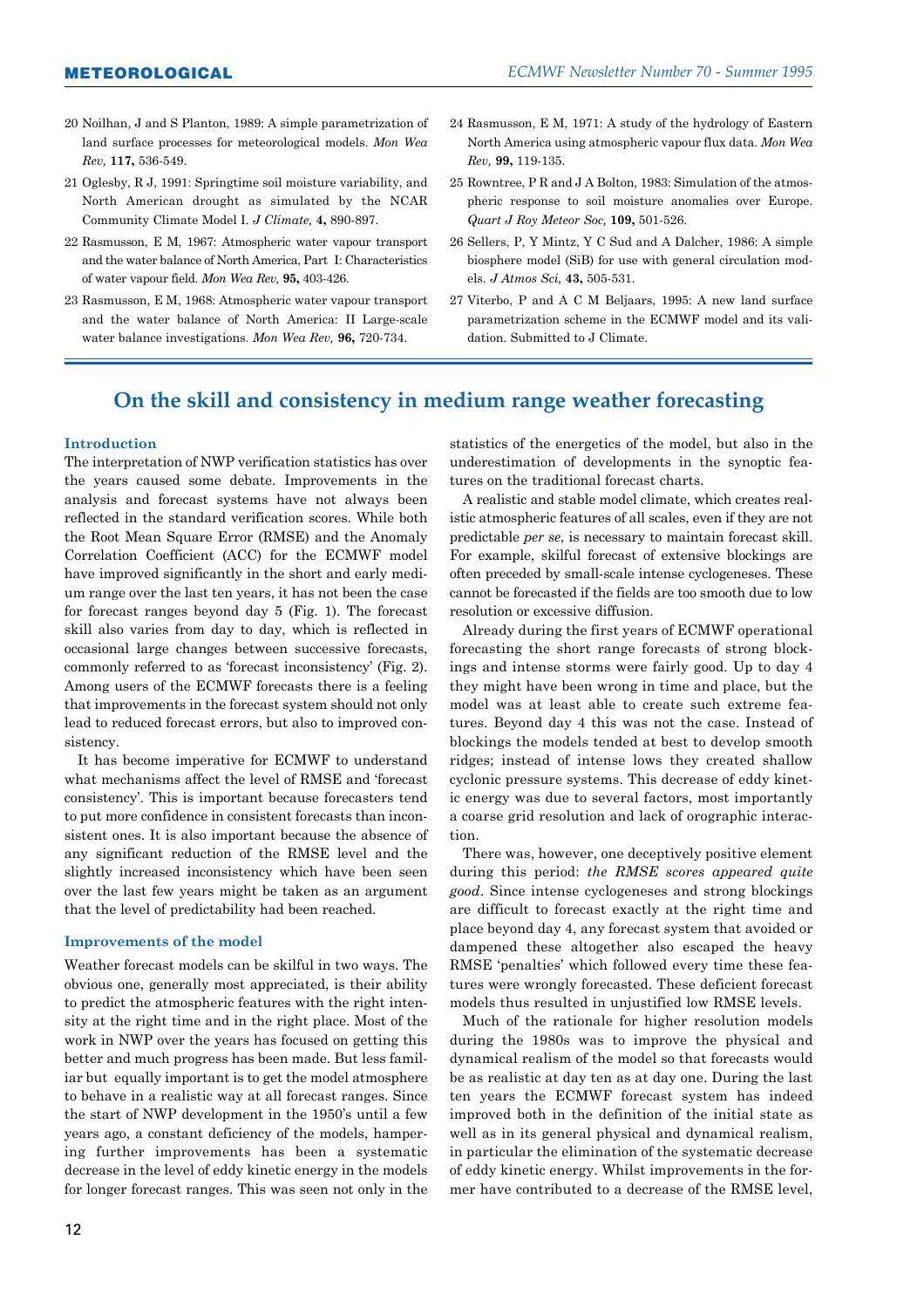the improvement of the latter has, paradoxically, contributed to an increase, resulting in an almost constant RMSE level over the last several years.

#### **The RMS error level**

That a constant level of RMSE does not necessarily imply a constant level of skill can be understood from a decomposition of the RMSE (see Murphy and Epstein, 1989; Simmons, Mureau and Petroliagis, 1994) into three terms which consist of the mean level of forecasted and observed anomalies and the covariance between forecasted and observed anomalies:

[1] 
$$
E_j^2 = A_a^2 + A_j^2 - 2\text{cov}((f-c)(a-c))
$$

where *f* and *a* are the forecast and the verifying analyses, *c* is the climatological value for the verifying time, *Ej* the RMSE,  $A_a$  the observed anomalies,  $A_i$  the forecasted anomalies at forecast range *j* (all quantities averaged over an area and a period of time).

The first term  $A_a$ , the atmospheric degree of anomaly or variation around the climate, varies seasonally. The reason why the RMSE is lowest during summer is not because the forecast model is more skilful (it is not) but because the atmospheric eddy kinetic energy activity is at its lowest at that time of the year. This also means that a more extreme winter circulation will yield a higher error level even if the model has been as skilful as during a preceding winter with more normal conditions. Comparisons between years should therefore be made in the same seasons. But even then, a season with higher activity will unavoidably tend to have higher RMSE level.

The second term *A<sup>j</sup>* describes in the same way the model's degree of anomaly or variation around the climate, which of course should be equal to  $A_a$ . In the case of an atmospheric model with a systematic decline of eddy kinetic energy the forecasted variation around climate will be lower than the observed one. This will make  $A_j^2 < A_a^2$  and contribute to a lower level of RMSE.

The T106 model which was used at ECMWF from 1985 to 1991 was slightly underestimating the atmospheric variability beyond D+4, in particular the formation of strong blockings. The previous T63 model, in operational use from 1983 to 1985, was even more deficient in that way. The fact that the T213 model, with its realistic variability, stays at the same RMSE level as T106, indicates an underlying increase in skill compared to the previous model (the high level of RMSE in the ECMWF model in late 1991 and the first half of 1992 seen in Fig. 1 was due to too high levels of eddy kinetic energy, a temporary problem connected with the numerical scheme formulation).

For long forecast ranges, when the covariance term in [1] tends to 0, the RMSE approaches the value  $A_j^2 + A_a^2$ , the error saturation level. A *non-realistic* model which loses eddy kinetic energy and for long lead times approaches a climatological state (where  $A_j^2 = 0$ ) will have 30% *lower* RMSE level than a realistic model (where  $A_j^2 < A_a^2$ ).



*Fig. 1 The ECMWF RMSE scores at 500 hPa over Europe since 1985, day 2, 4, 6 and 8*



*Fig. 2 The inconsistency of the 500 hPa forecast over Europe since 1987, day 5 vs. yesterdayís day 6*

#### **An example**

To illustrate what effect an underestimation of the atmospheric variability has on the RMSE, let us consider a new forecast created by combining the last three ECMWF forecasts with a weighted mean. As can be seen in Fig. 3a, the RMSE of this 'consensus' forecast readily outperforms the operational ECMWF forecast in RMSE terms beyond D+4. Fig. 3b, which shows the level of atmospheric variability, indicates that this decrease in RMSE has been paid by a drastic reduction of realism in the medium range. Fig. 3c shows the average 24 hour activity at 500 hpa in the extratropics in the model compared to the atmosphere.

#### **The level of inconsistency**

Since new observations are there to modify the 6 hour forecast used as background to the analysis, forecast changes from one run to the other are unavoidable. Mostly the changes are to the better, even if they are drastic. In a similar way as for RMSE, the inconsistency  $D_i$ . measured as the RMS difference between different forecasts valid at the same time, can be decomposed into three terms: the forecasted and observed atmospheric anomalies and the correlation between the forecast anomalies:

[2] 
$$
D_j^2 = A_f^2 + A_g^2 - 2\text{cov}((f-c)(g-c))
$$

where *f* and *g* are two forecasts verifying on the same analysis *a,*. The inconsistency can also be decomposed into the sum of the RMSE of the forecasts and their mutual error correlation *(Persson, 1995)*:

**METEOROLOGICAL**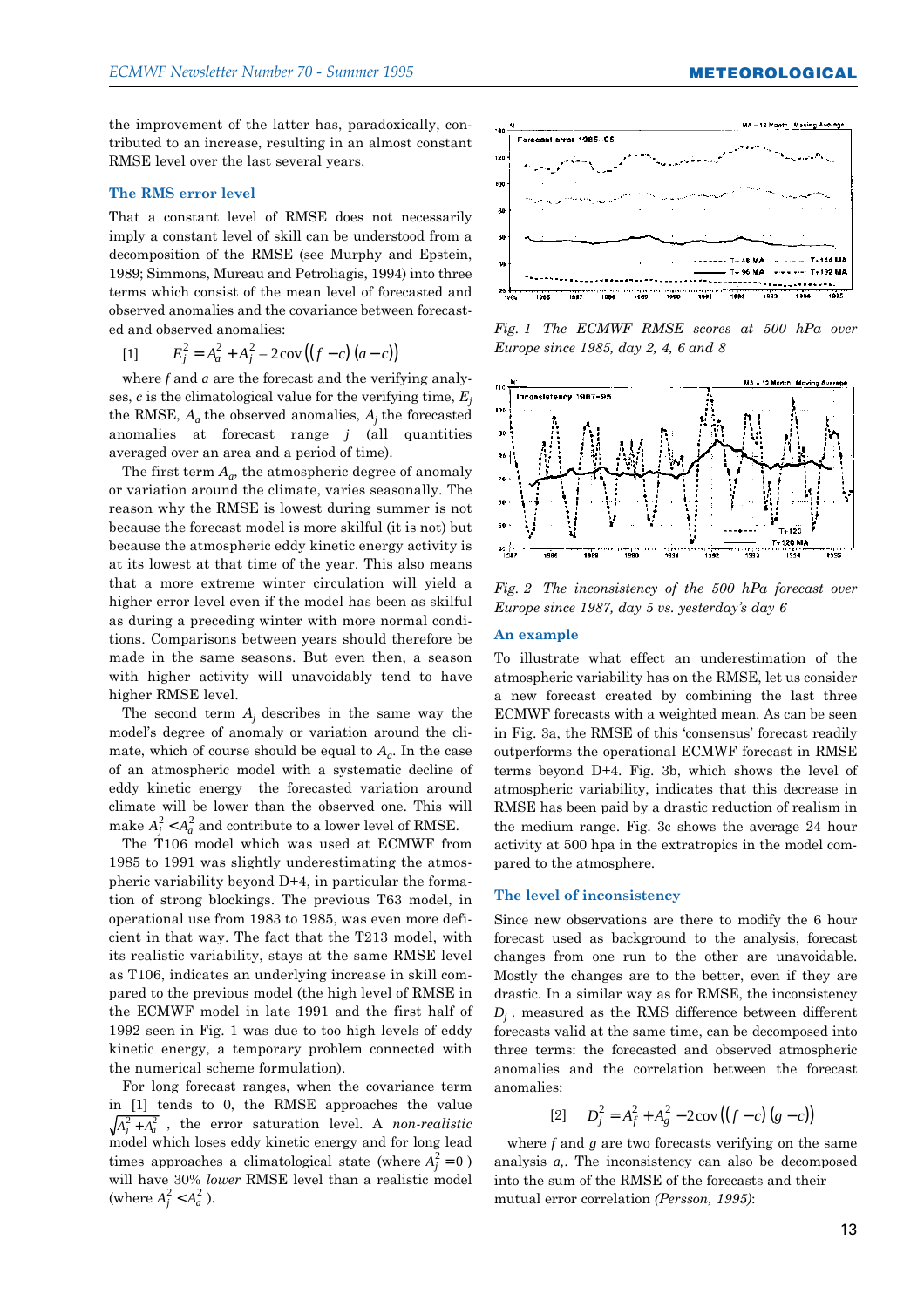

*Fig. 3a The RMSE for the northern hemisphere 500 hPa ECMWF forecast averaged from December 1994 to May 1995. The full line denotes the operational forecast, the dashed one a ëconsensusí forecast constructed as the weighted mean of the last three ECMWF forecast verifiying on the same times. The weights vary with the forecast range range (the shorter the range the higher the weight on the most recent forecast, for longer forecast ranges the most recent forecast is only slightly more weighted than the two others)*



*Fig. 3b The level of anomaly over the same period, for the* analysis, the T213 forecast and the 'consensus' forecast. *The operational model seems to be able to generate anomalous flows with the same frequency as the real atmso*phere throughout the 10-day period. The 'consensus' fore*cast displays a decreasing ability to create and maintain anomalous flow patterns. Models which for numerical or other reasons loose eddy kinetic energy will appear very much as the 'consensus' forecast.* 



*Fig. 3c The average 24 hour 500 hPa tendency over the northern hemisphere extra-tropics over the same period. The diagram shows that lows and highs amplify with realistic intensity even in the later stages of the medium range (when they often are wrongly predicted in time and place) whereas the ëconsensusí forecast is less likely to produce strong changes as frequently*



*Fig. 4 Vector interpretation of inconsistency. The relation between errors, consistency and dependence between successive forecasts can be nicely illustrated in vector form. The thin arrows indicate the error vectors before a change in the model characteristics has taken place, the thick arrows after the change*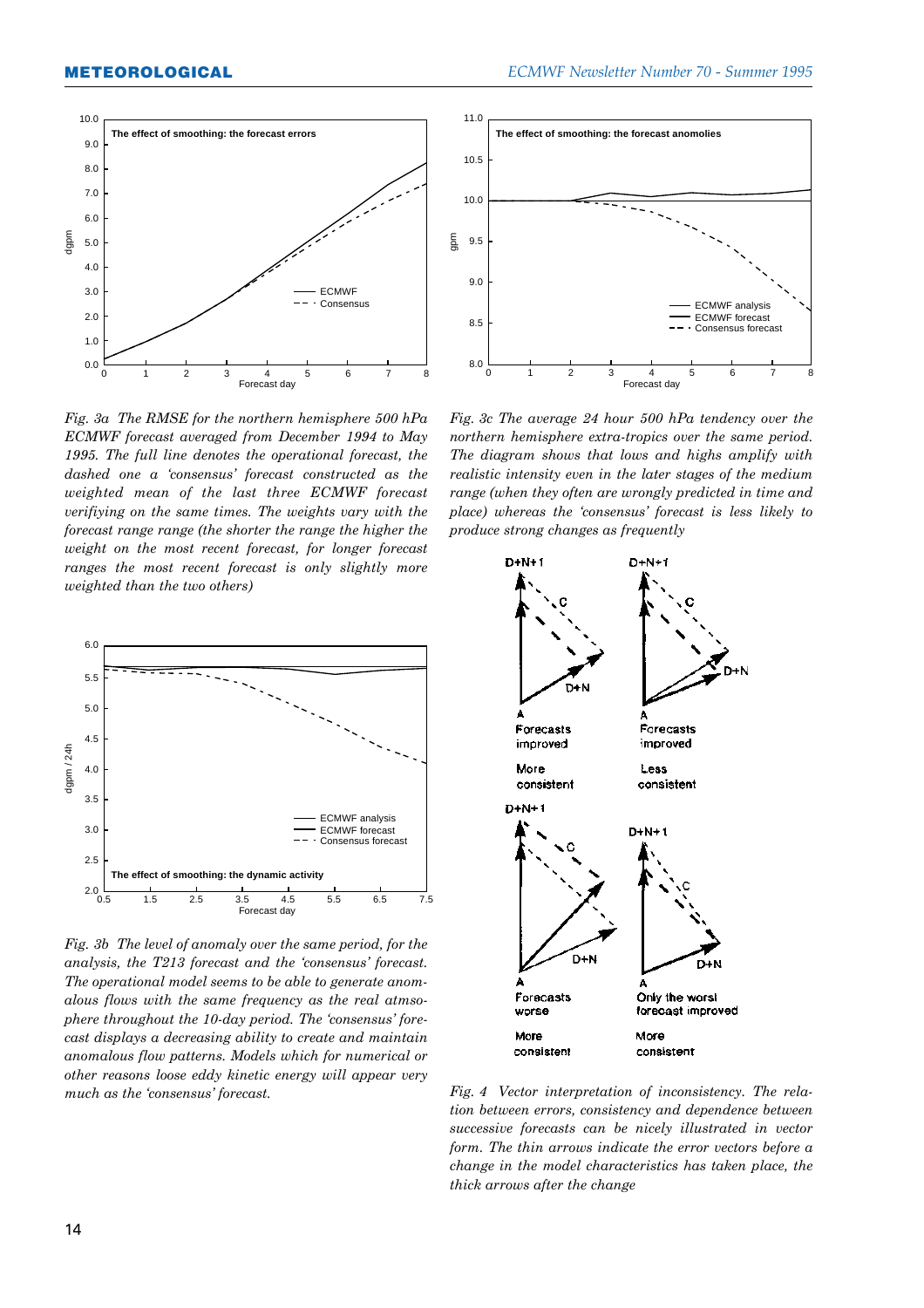[3]  $D_j^2 = E_f^2 + E_g^2 - 2\cos((f - a)(g - a))$ 

where  $E_f$  and  $E_g$  are the RMSE of  $f$  and  $g$  over a period of time.

Note that [2] and [3] can refer either to two forecasts both from the same model from different initial times, or to two forecasts from different models at the same time.

The relationship between changes in the performance of the model and its effect on the consistency can be understood with a vector interpretation of [3] (Fig. 4). A reduction of the RMSE of the two forecasts does not necessarily reduce the inconsistency if at the same time the correlation between the forecast errors is reduced. This can happen if more or better observations lead to larger updates of the 6 hour background forecast, for example over the oceans.

#### **Summary**

Improvements to a numerical weather prediction system cannot be measured by traditional RMSE and ACC scores only. The lack of significant decrease of the RMSE level of the ECMWF forecasting system over the last ten years has in fact been due to the improvements of the realism of the model over-shadowing the RMSE reducing improvements like better initial conditions. With the T213 model, a model climate close to reality has been reached, and, for the purpose of using the forecast in the medium-range, averaging or smoothing can be quite advantageous for the forecaster. However, any such intervention should be made in the post-processing, not in the actual forecast computation.

The inconsistency is not only linked to the errors of the forecast but also to their correlation. A large decrease should not necessarily be expected from an analysis improvement, since for example an improved observation coverage in a data sparse area will tend to make successive analyses less correlated, and thus contribute to maintain the level of inconsistency. Forecast inconsistencies are difficult to handle for the forecasters who need to avoid conveying abrupt changes of their forecasts to the public. In order to reduce the inconvenience of inconsistency, it is important not to over-interpret the medium range forecasts on scales which are normally not predictable at a certain forecast range. The temptation to over-interpret non-predictable scales is also great when the forecasts are very consistent. For further discussion of the treatment of inconsistencies in the medium range, the reader can refer to the *ECMWF User Guide 2.0*, 1994, pp. 49-54.

*Anders Persson, Bernard Strauss*

#### **References**

- 1. Murphy, A. and Epstein, E. (1989), Skill scores and correlation coefficients in model verification. *Monthly Weather Review,* **117**, pp. 572-581.
- 2. Persson, A. (1995): On the statistical relationship between consistency and skill in medium range weather forecasting. *ECMWF, Operations Department Technical memorandum* (under preparation).
- 3. Simmons, A.J., Mureau, R. and Petroliagis, T. (1995). Error growth and predictability estimates for the ECMWF forcasting system. *Q J R Met. Soc.* **121**, 1739-71.

# **A new Data Handling System**

#### **ECMWF history in mass storage**

ECMWFís mass-storage system based on the Los Alamos Common File System (CFS) has been very successful for many years. Given that CFS was designed originally to use Los Alamos' home-grown network hardware and protocols (this was long before TCP/IP), and that it depended exclusively on the IBM 'steam driven' 3850 robotic mass storage unit with 50 MB cartridges, its ability to adapt to subsequent technology and requirements is remarkable. CFS was originally intended to handle of the order of one terabyte of data. At ECMWF today, CFS works reliably in conjunction with TCP/IP over HIPPI channels, and uses StorageTek 4400 silos with 3490-compatible tape units for data storage, handling over 30 terabytes of data, 55000 tape volumes, and traffic in excess of 100GB per day. Availability of the system is of the order of 99%.

Although ECMWF expended a considerable amount of highly-skilled human resources to achieve this state of affairs, it could not have been done without the wholehearted cooperation and active help which we received from Los Alamos staff. The process of attempting to find a worthy successor to it has enhanced our already healthy respect for the system and for the team who built it. Systems of comparable quality are indeed difficult to find.

However, in the present environment at ECMWF, CFS is showing its age. Although the "IBM mainframe plus MVS operating system" combination gives an extremely reliable service, it is an uneasy fit in an environment where the client machines are almost universally running UNIX variants of one sort or another, and in which all the clients are using TCP/IP. There is, for example, effectively no possibility of providing a mounted-file interface (NFS; AFS, DFS) to CFS. Furthermore, the structure of CFS - although highly reliable - does not make it easy to adapt the system to new storage hardware. And, finally, Los Alamos itself has determined that its future data storage needs will not be met with CFS or with a development of it: anything further that is done with CFS at our site must be done with our own expertise and resources alone.

Time does not stand still in other respects. A new supercomputer is planned for ECMWF which will deliver,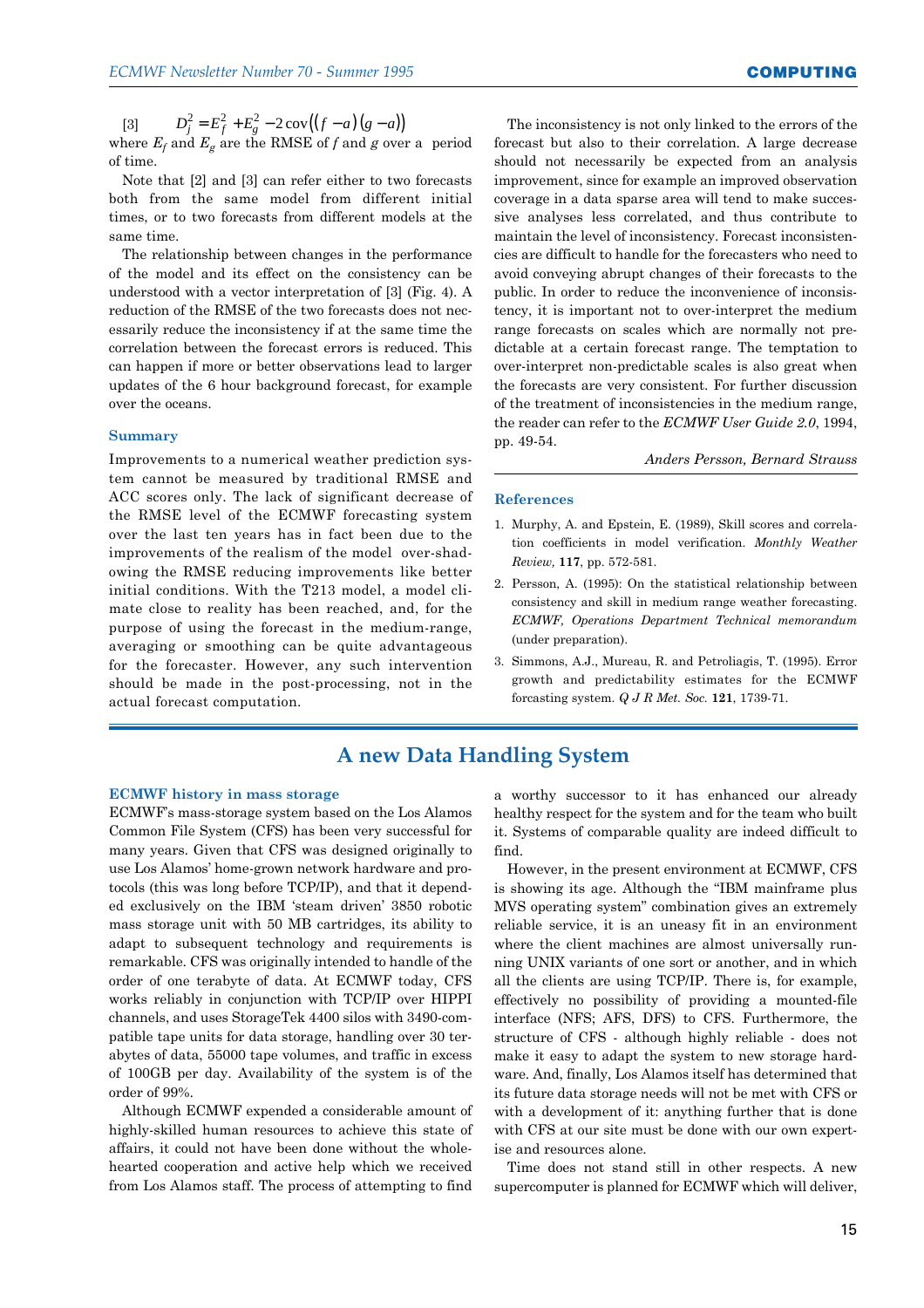in 1996, five times the power of the existing Cray C90-16. Two years afterwards, a major upgrade to this system will more than double that power again. Based on past trends (see Fig. 1) this will lead to a substantial increase in the storage capacity being required. Thus the time for a major change to the mass storage system is clearly upon us.

#### **The next generation system**

After much research, thought, and help from other organisations and individuals, ECMWF issued in

December 1994 an Invitation To Tender (ITT) for a successor system to CFS. Of the responses received, ECMWF selected the proposal from IBM, based on its RS6000 range of machines and ADSM storage management software.

The new system will be installed in three phases, starting in October 1995. This Phase I Data Handling System (DHS) will be used to provide an ECFILE1 service to the new supercomputer which will arrive in 1996.

The chosen configuration for Phase I consists of three IBM RS6000 computer systems. Each contains four Power-PC 604 processors and one gigabyte of memory in a symmetric multi-processor configuration. The SPECint(92) rating for the individual processors is 160, hence a total (theoretical) SPECint(92) rating for the installation of 1920.

Each of the computer systems contains four gigabytes of disk installed within the processor cabinets. These disks are intended for use as system residence, boot, dump and swap devices. Each computer system has HIPPI, FDDI and Ethernet interfaces.

The operating system on these machines will be IBM's AIX version 4.1, a POSIX-compliant UNIX system. The operating system uses a journalled file system which provides rapid pick-up of a file system after an unscheduled stop, and the possibility for a different computer to pick up the file system from a failed one. ANSI C, C++, and ANSI FORTRAN 77 and 90 compilers are provided.

There are three disk storage subsystems each containing a total of 125 gigabytes of disk. Part of the available storage space will be configured as mirrored disk pairs, for critical system datasets such as the archive databases; the remaining storage will be configured as RAID (level 3 or 5) for improved availability and higher performance. The disk subsystems are attached to the RS6000 computer systems via IBMís newly announced



*Fig. 1 Showing archive volume in terabytes as*  $\times$  *and computer power in gigflops as histogram bars.*

Serial Storage Architecture (SSA) interface. SSA provides a high-bandwidth (80 megabytes per second per node) connection. It has the additional advantage that the separate storage subsystems and the processors can be interconnected to form a common system, with hardware access from any processor to any disk. This is important, since it forms the basis of the automatic reconfiguration facility if any of the computer systems should fail.

There is a single IBM tape robot model 3494-L10, housed in eight cabinets. One of the cabinets contains the control systems and two IBM 'Magstar'  $(3590)$  tape drives, and a second cabinet contains six more tape drives making a total of eight drives in all. The remaining six cabinets store tapes with a total capacity of about 2500 cartridges, or 25 terabytes using Magstar cartridges. An additional two stand-alone tape drives are provided for manually-mounted tapes. Each of the tape drives has dual SCSI interfaces and can therefore be attached to two computer systems simultaneously; though switching between them cannot (in the initial software configuration) be carried out dynamically in response to changing system load.

Software for the system will consist of IBM's ADSM and Turbo ADSM storage manager products, plus the Client Space Manager which moves files between disk and tape according to their level of activity. The IBM HACMP/6000 high-availability monitor will be used to protect the configuration against loss of service. If any hardware or software event occurs which indicates a loss of capability within the system, the HACMP monitor can run reconfiguration scripts which result in the load being taken up by the surviving machines. The network addresses associated with the failed machines can be taken over by the remaining ones, except in the case of the HIPPI connections.

<sup>&</sup>lt;sup>1</sup> ECFILE is ECMWF's user data storage and retrieval interface and is accessible from all worker systems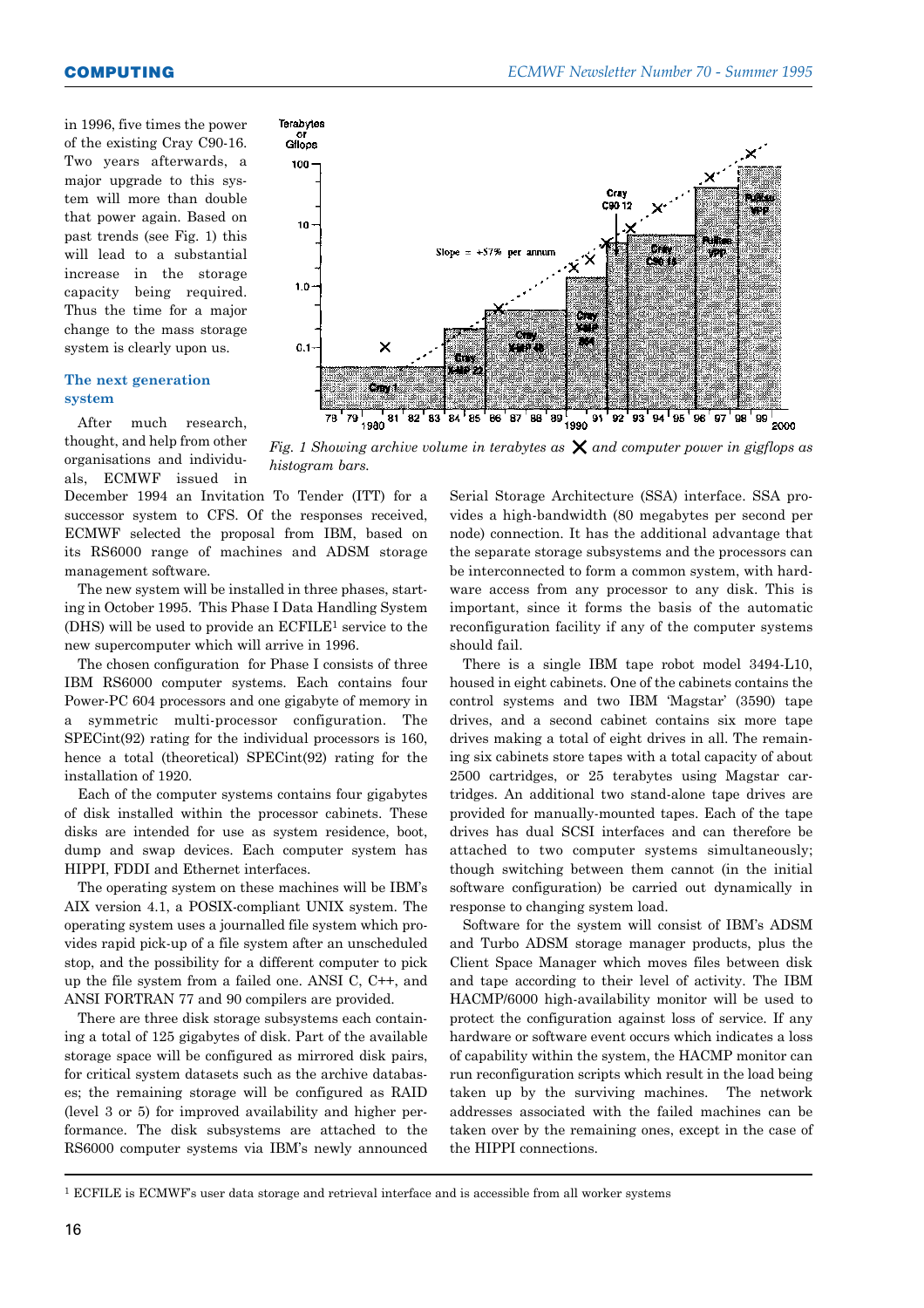

ECMWF will use these three systems in the following fashion:

- One system will be used as a test and development platform which, because of its compatible configuration, can be used as a standby system when not in use for test and development.
- $\bullet$  One system will provide the replacement ECFILE service for Centre computer users. The disk space will be configured as cache, with Client Space Manager and ADSM software. User access to this system is expected to be provided via any normal TCP/IP service (NFS, FTP, DFS); direct FTP from clients to ADSM (for large files) will also be provided.
- $\bullet$  One system will become the server for the new pilot MARS service. The storage management will be carried out by ADSM, and the MARS server will manage its own disk space in order to optimise the response to user requests.

The MARS and ECFILE servers will be configured via HACMP to take over each other's function in the event of a processor failure; and the development system will be added to the HACMP cluster when not in use for test purpose.

The enhancements presently envisaged for the Phase II and III Data Handling System, which will be installed in 1997 and 1998 respectively, consist of the installation of additional memory on the existing processor configurations, the installation of further processors (one additional cluster at each phase); and finally the installation of further disk capacity and additional disk subsystems to correspond with the increased load. A further 3494 tape robot with eight drives is to be installed for Phase II, and two further identical robots are to be installed for Phase III, corresponding to the growth in archived data volume.

#### **The plan: what ECMWF proposes to do**

Our new Mass Storage System will thus be installed in three phases, beginning in October 1995. The first several months of its life will be devoted to configuring and commissioning of the system, and to developing proper operational support procedures for this complex new system. Also during this period we will need to develop support functions for MARS, as it is conceivable that some of the functions needed may adversely impact the stability of the system during testing.

This phase of development is scheduled to end by June 1996, at which time a general-purpose data storage service (the equivalent of our old 'ECFILE') will be provided for the new scientific supercomputer which is being installed in March. Although the configuration available at that time will be only a partial one, the provision of a production service on it offers a useful milestone - an early project verification point. At this stage, ECFILE traffic from other client systems, and all MARS traffic, will still be handled by the old CFS system.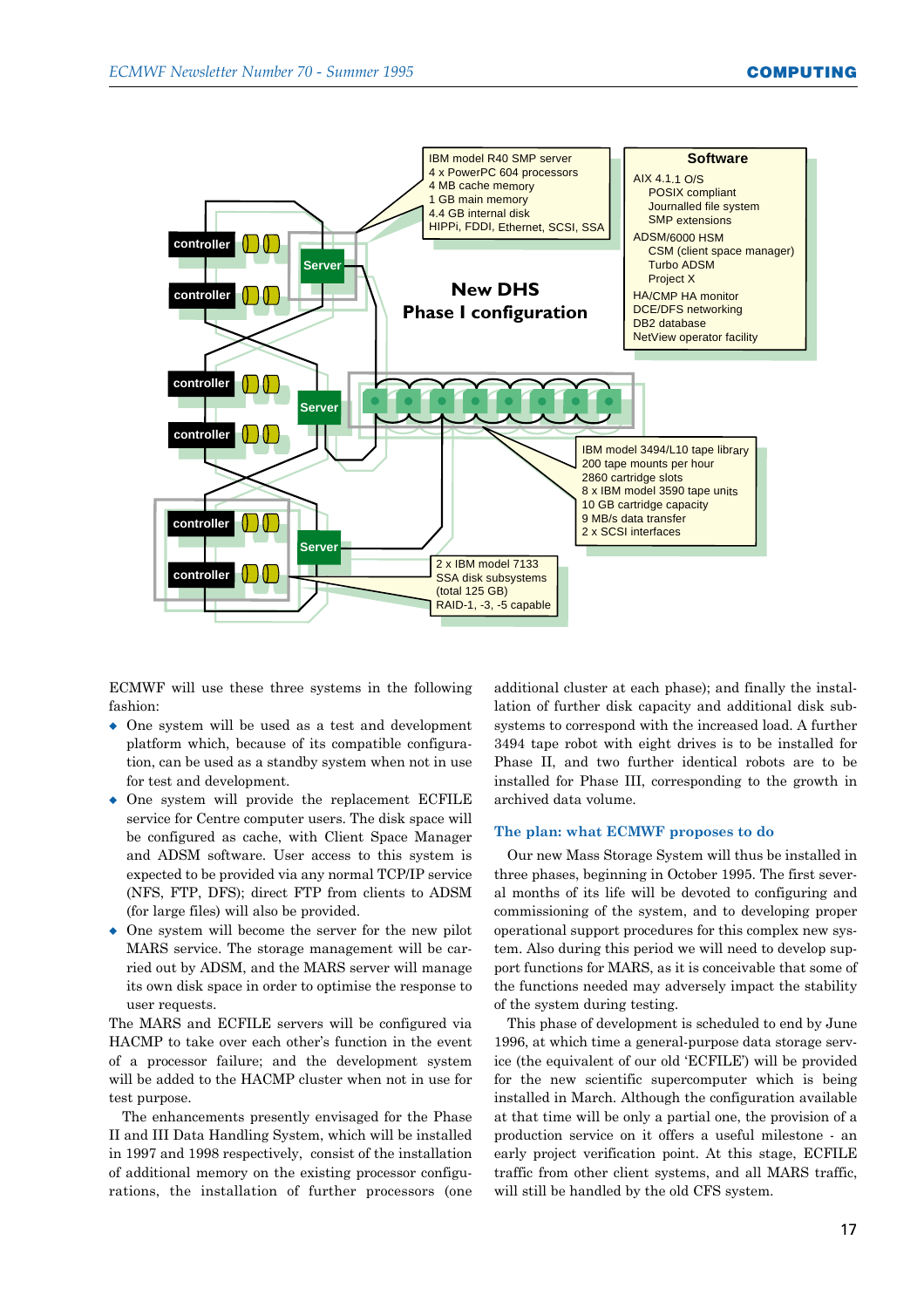The following year (Spring 1997) in Phase II, the Mass Storage System will be expanded to a configuration which can support up to 100 terabytes of stored data and half a terabyte per day of traffic. This system will take over the production role from CFS in about mid-year (by which time we expect that CFS will have around 60 terabytes of stored data). At this stage, although our operations will need to be able to access data from both CFS and the new system, the entire historic archive of the Centre will still be in the care of CFS.

We will start to copy data out of CFS at this time. We do not count on being able to transfer the old media from CFS to the new system - one reason for changing from CFS is in any case that we expect to have to change to new media. Furthermore, we anticipate that the design of the new MARS system will necessitate some modifications to the file formats that are used; in particular, we wish to increase the file sizes from the present 4-8 megabytes. This means that, as soon as CFS is made read-only in mid-1997, we will immediately start to transfer data from it to the new system. We hope that the full 60 terabytes stored in CFS at that time will not need to be transferred; nevertheless it is clear that at least 2, and possibly up to 5 terabytes per month will need to be transferred over the succeeding 12-month period. During this time we will operate a dual-capability MARS client system which can access both the new and the old servers: if the data is available on the new system it will be accessed from there; otherwise it will be fetched from CFS.

The final phase (Phase III) of the new Mass Storage System installation will start in Spring 1998, coincident with the upgrade of the supercomputer. If all goes well, the data transfer from CFS will be completed about the middle of that year, and the IBM MVS mainframe will be turned off and decommissioned. An era will have come to an end at ECMWF.

*Dick Dixon*

# **Secure Member State access to computers using Smart Cards**

Over the last few years there has been growing concern about intruders, commonly referred to as 'hackers', gaining access to the Centre's computer services and causing damage in various ways. To combat this threat, the Centre has investigated potential security vulnerabilities, resulting in the definition of a Computer Security Policy together with implementation rules.

One major potential problem identified is the use of cleartext passwords across network links. The Centre realized that something must be done to eliminate the need for specifying those passwords and, after extended discussions with the Member State Security Representatives, presented a proposal to the Centreís Technical Advisory Committee.

The suggested solution was to introduce user authentication based on 'smart' cards. This proposal, an extract of which was published in the ECMWF Newsletter (Autumn 94), was accepted and the SecurID Project was set up. Security Dynamics Inc. was chosen because they were the only company to support a batch environment of the required characteristics, in addition to normal interactive access control.

It also emerged that there would be a need to transfer files from the Centre to the Member States without the use of a password. "Eccopy" provides this facility, as described later.

#### **The launch of the interactive service**

To replace the existing password based services (ecserver) a new workstation server, ecgate1, has been set up. Access to ecgate1 is only permitted via a valid SecurID card code.

SecurID Smart Cards have been sent out to the Member State Computer Representatives, who distribute and administrate the cards within their Member State.

Officially the service on ecgate1 became available at the end of May. The service on ecserver (munin) will be phased out on 31 October 1995.

At that time direct connections to UNICOS (C90/T3D) will no longer be possible from Member State hosts. To connect interactively to UNICOS, Member State users will have to login on ecgate1 with their SecurID Card and then connect to UNICOS. However, direct FTP access to UNICOS will still be permitted for some time.

#### **Eccopy**

Eccopy has also been made available to the Member States. This allows a Member State user who has given the relevant permission on the UNIX workstation he/she is using at the Member State location, to copy a file from an ECMWF computer to a designated local directory.

This facility will also be used to transfer back to the Member State any output from batch jobs authenticated with SecurID Cards.

#### **Other services**

Already now it is possible to submit local batch jobs on ecgate1. That includes MARS jobs.

The Centre will provide facilities to submit batch jobs soon and MARS requests later on direct from Member State UNIX workstations, again based on SecurID Card authentication. The batch job submission can either use NQS or special client software.

These facilities use the concept of a "certificate", which can then be sent along with any request. Such "certificates" will be created by a special utility after prompting the user for a card code. They will be re-usable for batch job management, for MARS requests, and in exceptional circumstances for batch job submission. They will be valid only for a fixed period. The necessary